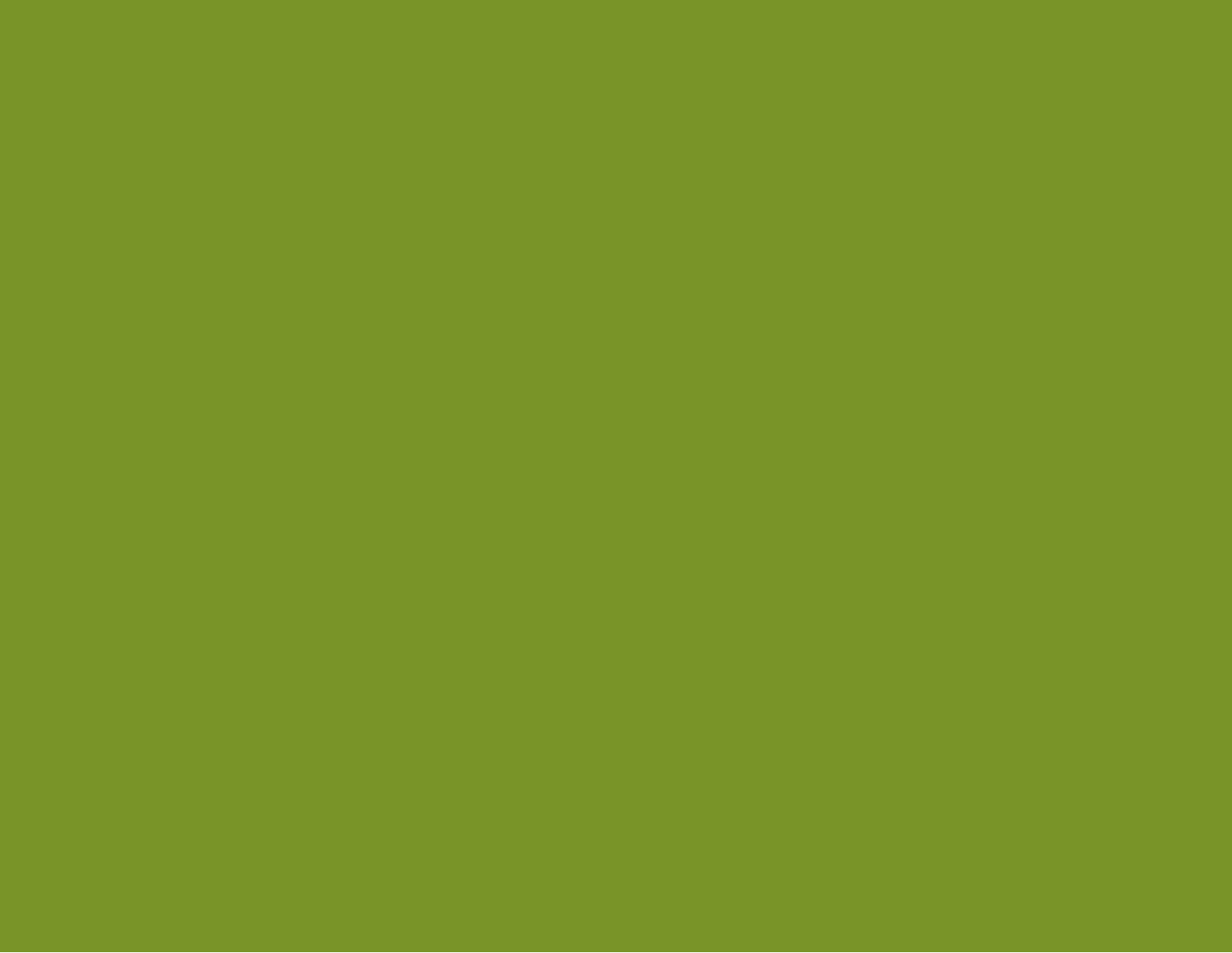# **TABLE OF CONTENTS**

| Introduction                              |    |
|-------------------------------------------|----|
| <b>Workforce and Business Development</b> | 5  |
| <b>Built Environment/Housing</b>          | 12 |
| Transportation                            | 20 |
| Water                                     | 23 |
| <b>Natural Resources</b>                  | 27 |
| <b>Healthy Community Design</b>           |    |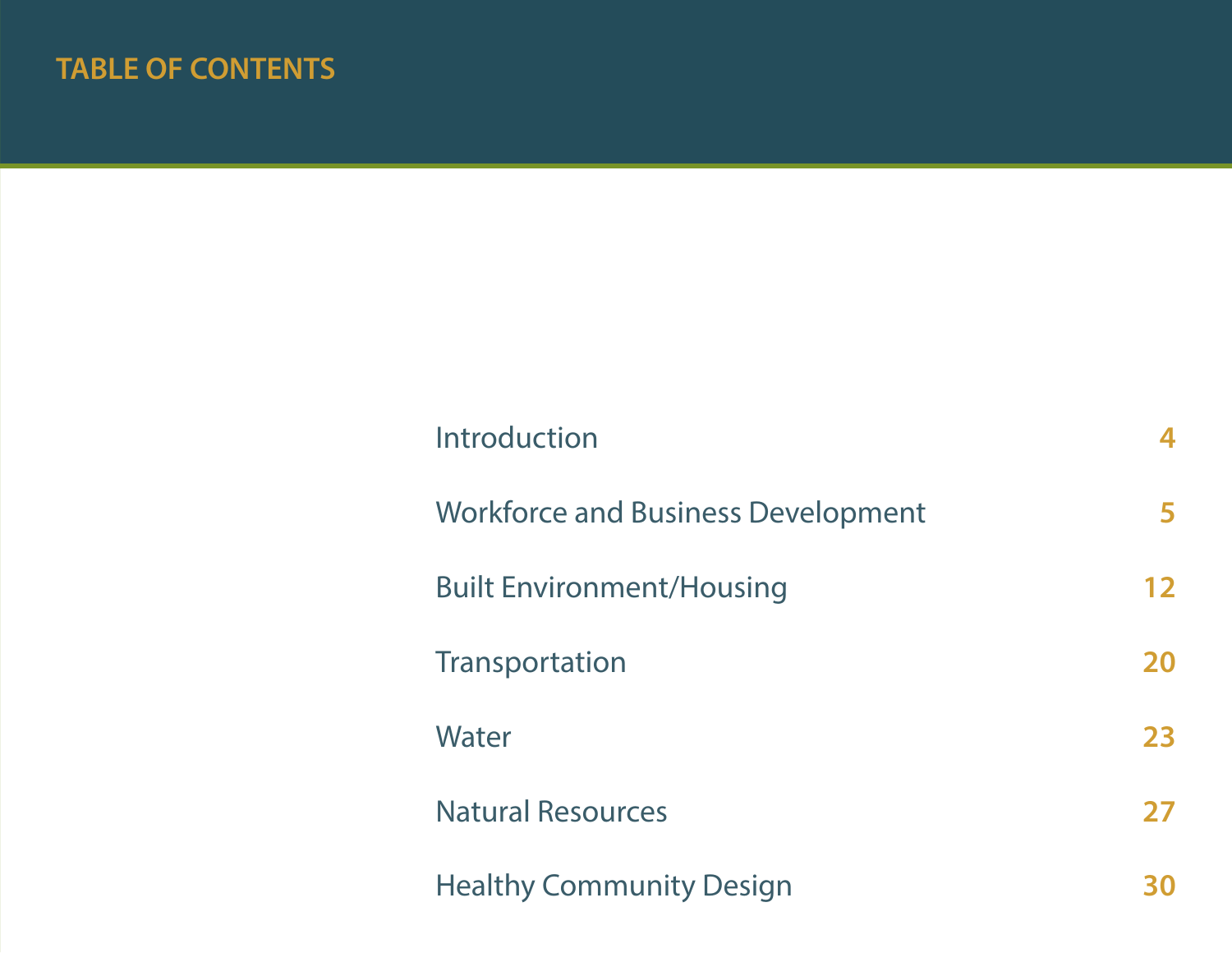# **INTRODUCTION**

In 2012, the U.S. Department of Housing and Urban Development (HUD) awarded the Regional Economic Area Partnership a grant of \$1.5 million to create the South Central Kansas Prosperity Plan (Prosperity Plan). The South Central Kansas study area consists of Butler, Harvey, Reno, Sedgwick, and Sumner Counties. The region is highly diverse, ranging from Kansas' largest city in Wichita, to numerous small communities such as El Dorado, Hutchinson, Newton, and Wellington. A regional consortium of government and non-profit agencies led the Prosperity Plan. Representatives of each of these organizations served on the Consortium Leadership Team (CLT), providing oversight of the planning process and giving input and direction for the final plan. Directed by the CLT, planners worked with Work Teams to develop the six elements of the plan:

- **Work Force and Business Development**
- **Built Environment/Housing**
- • Transportation
- • Water
- **Natural Resources**
- **Healthy Community Design**

The three-year planning effort evolved through a fivestep process that began with goal setting and baseline analysis and continued through issue identification, an assessment of growth options, and the development of recommendations.

As part of the Prosperity Plan effort, the planning team collected data from across the five-county region to understand major economic, social, and physical conditions in South Central Kansas.

The purpose of the County Profile is to synthesize available county-level information specific to Sumner County. Given the diversity of communities and the breadth and complexity of issues, the report is not an exhaustive summary of all conditions in Sumner County. Instead, the data summarized form a snapshot of key issues and trends that could affect quality of life and economic competitiveness in Sumner County.

The profile organizes information into sections that correspond with the six main topics of the Prosperity Plan. Where appropriate this document also places county data into a broader context by including statistical comparisons with the other counties in South Central Kansas or the State of Kansas. Stakeholders should use the data in the County Profile to assist in identifying opportunities and challenges within their communities. Since this report also assesses how the region and individual counties are performing in core areas such as the economy, public health, the environment, education, and transportation, stakeholders, jurisdictions, and other agencies should regularly refine and update the data to support the successful implementation of action steps in the years ahead.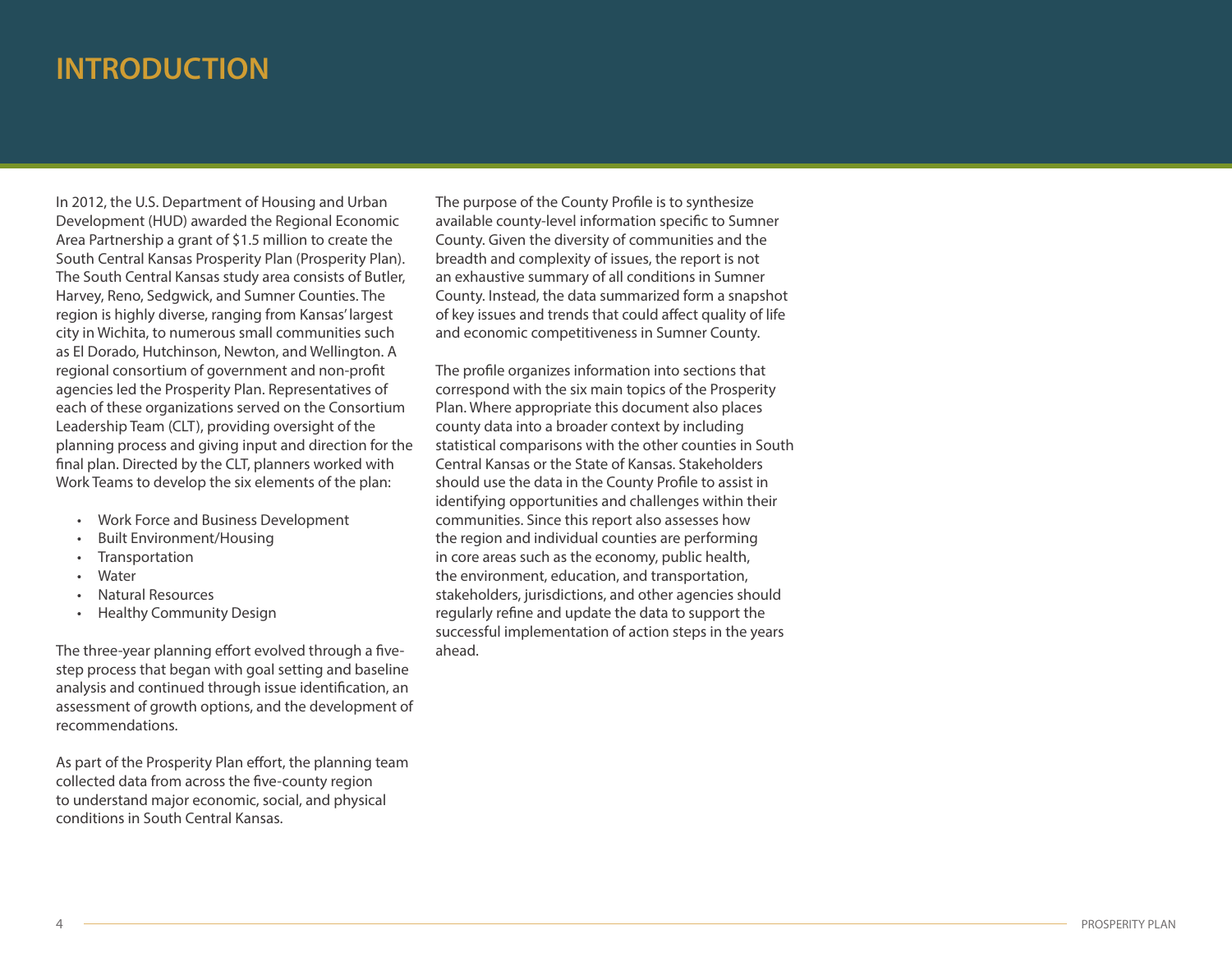# **WORKFORCE AND BUSINESS DEVELOPMENT**

The Workforce and Business Development section of the Prosperity Plan focuses on economic competitiveness, including the ability of the economy to generate opportunities for all residents and businesses. This section of the profile includes key measures related to the health and composition of the economy in Sumner County and its population and the economic well-being of its residents.

#### Data include:

- • County and City Population in Sumner County
- • Employment Status in Sumner County
- **Workforce Occupation in Sumner County**
- • Employment by Industry in Sumner County
- • Income in Sumner County
- • Percentage of Families and People below the Poverty Level in Sumner County
- • Largest Employers in Sumner County
- • Annual Average Unemployment Rate in South Central Kansas
- • Median Income in South Central Kansas
- Individual Poverty Rate in South Central Kansas
- • Percent of Population with Bachelor's Degree or Higher in South Central Kansas

# **SUMNER COUNTY DATA**

Sumner County had more than 23,000 residents as of 2013. The county and its county seat, Wellington, experienced a population decline between 2010 and 2013. **Employment Status, Sumner County**

### **County and City Population, 2013**

|                      | 2013<br><b>Population</b> | <b>Percent</b><br>change 2010<br>to 2013 |
|----------------------|---------------------------|------------------------------------------|
| <b>Butler County</b> | 23,591                    | $-2.2%$                                  |
| City of Mulvane      | 6,287                     | 2.3%                                     |
| City of Wellington   | 7,967                     | $-2.5%$                                  |

White residents comprise more than 95 percent of the population in Sumner County.

### **Race/Ethnicity Sumner County, 2012**

|                                               | <b>Sumner</b> |
|-----------------------------------------------|---------------|
| White                                         | 95.3%         |
| <b>Black or African-American</b>              | 0.6%          |
| American Indian                               | 1.6%          |
| Asian                                         | 0.1%          |
| Native Hawaiian and Other Pacific<br>Islander | $0\%$         |
| Two or More Races                             | 2.1%          |
| Some Other Race                               | 0.3%          |

Sumner County has almost 12,000 people in its workforce and an unemployment rate of 5.5 percent as of 2013.

|                                 | <b>People</b> |                |
|---------------------------------|---------------|----------------|
| Population 16 years and<br>over | 18,485        | <b>Percent</b> |
| In labor force                  | 11,904        | 64.4%          |
| Civilian labor force            | 11,878        | 64.3%          |
| Employed                        | 10,864        | 58.8%          |
| Unemployed                      | 1,014         | 5.5%           |
| <b>Armed Forces</b>             | 26            | 0.1%           |
| Not in labor force              | 6,581         | 35.6%          |

**Source** U.S. Census Bureau, 2009-2013 5-Year American Community Survey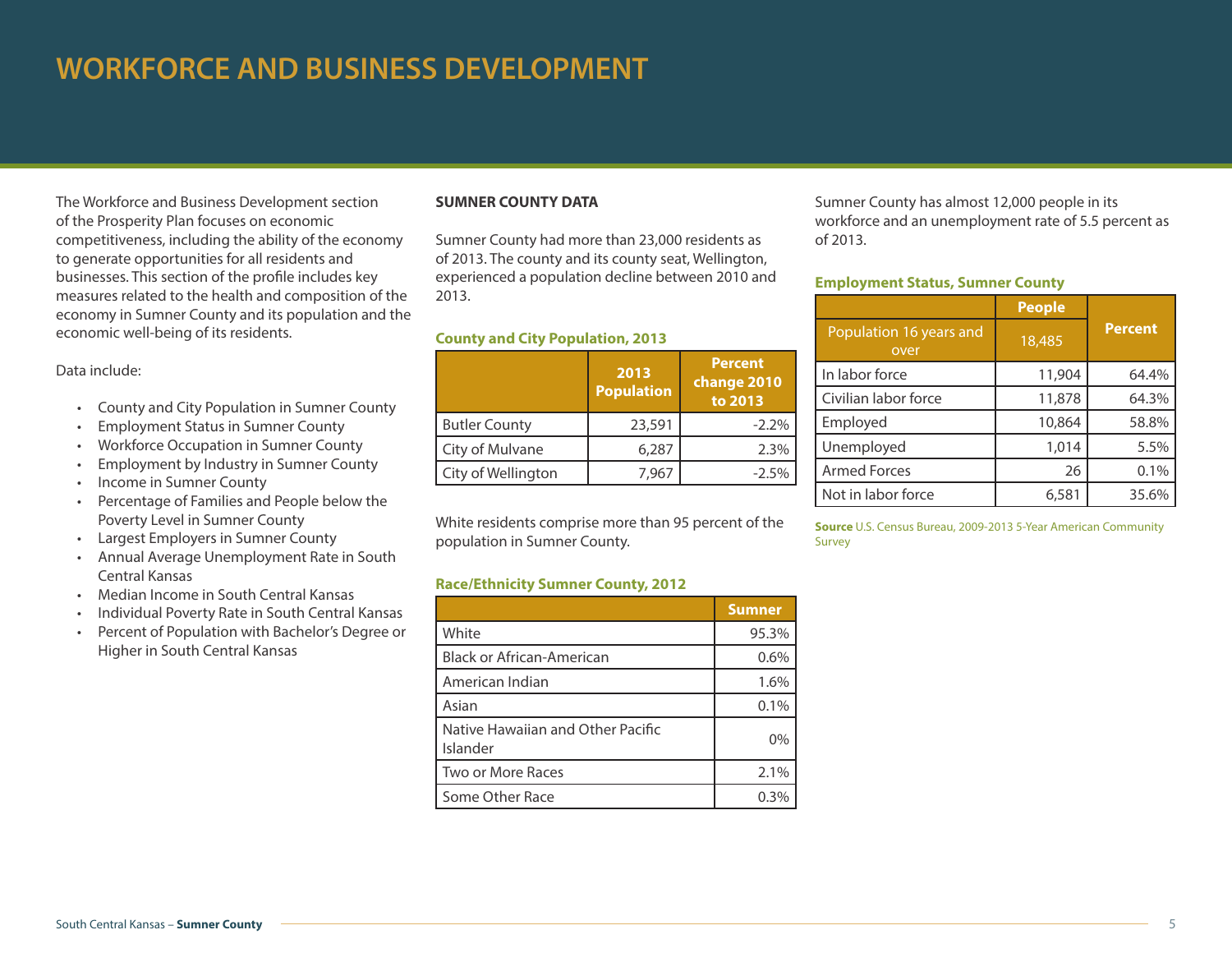Almost half of the Sumner County workforce works in management, business, sales, and office occupations.

# **Workforce Occupation, Sumner County**

| Civilian employed<br>population 16 years and<br>over                 | 10,864 | 10,864 |
|----------------------------------------------------------------------|--------|--------|
| Management, business,<br>science, and arts<br>occupations            | 3,204  | 29.5%  |
| Service occupations                                                  | 2,040  | 18.8%  |
| Sales and office<br>occupations                                      | 2,112  | 19.4%  |
| Natural resources,<br>construction, and<br>maintenance occupations   | 1,371  | 12.6%  |
| Production,<br>transportation, and<br>material moving<br>occupations | 2,137  | 19.7%  |

**Source** U.S. Census Bureau, 2009-2013 5-Year American Community Survey

Educational services, health care and social assistance, along with manufacturing make up the dominant employment sectors in the county. Aerospace and the local school system are among the county's largest individual employers.

# **Employment by Industry, Sumner County**

|                                                                                       | <b>People</b> |                |
|---------------------------------------------------------------------------------------|---------------|----------------|
| Civilian employed population 16 years<br>and over                                     | 10,864        | <b>Percent</b> |
| Agriculture, forestry, fishing and hunting, and mining                                | 550           | 5.1%           |
| Construction                                                                          | 676           | 6.2%           |
| Manufacturing                                                                         | 2,271         | 20.9%          |
| Wholesale trade                                                                       | 187           | 1.7%           |
| Retail trade                                                                          | 999           | 9.2%           |
| Transportation and warehousing, and utilities                                         | 730           | 6.7%           |
| Information                                                                           | 132           | 1.2%           |
| Finance and insurance, and real estate and rental and leasing                         | 504           | 4.6%           |
| Professional, scientific, management, administrative and waste<br>management services | 501           | 4.6%           |
| Educational services, and health care and social assistance                           | 2,613         | 24.1%          |
| Arts, entertainment, and recreation, and accommodation and food<br>services           | 924           | 8.5%           |
| Other services, except public administration                                          | 374           | 3.4%           |
| Public administration                                                                 | 403           | 3.7%           |

**Source** U.S. Census Bureau, 2009-2013 5-Year American Community Suvey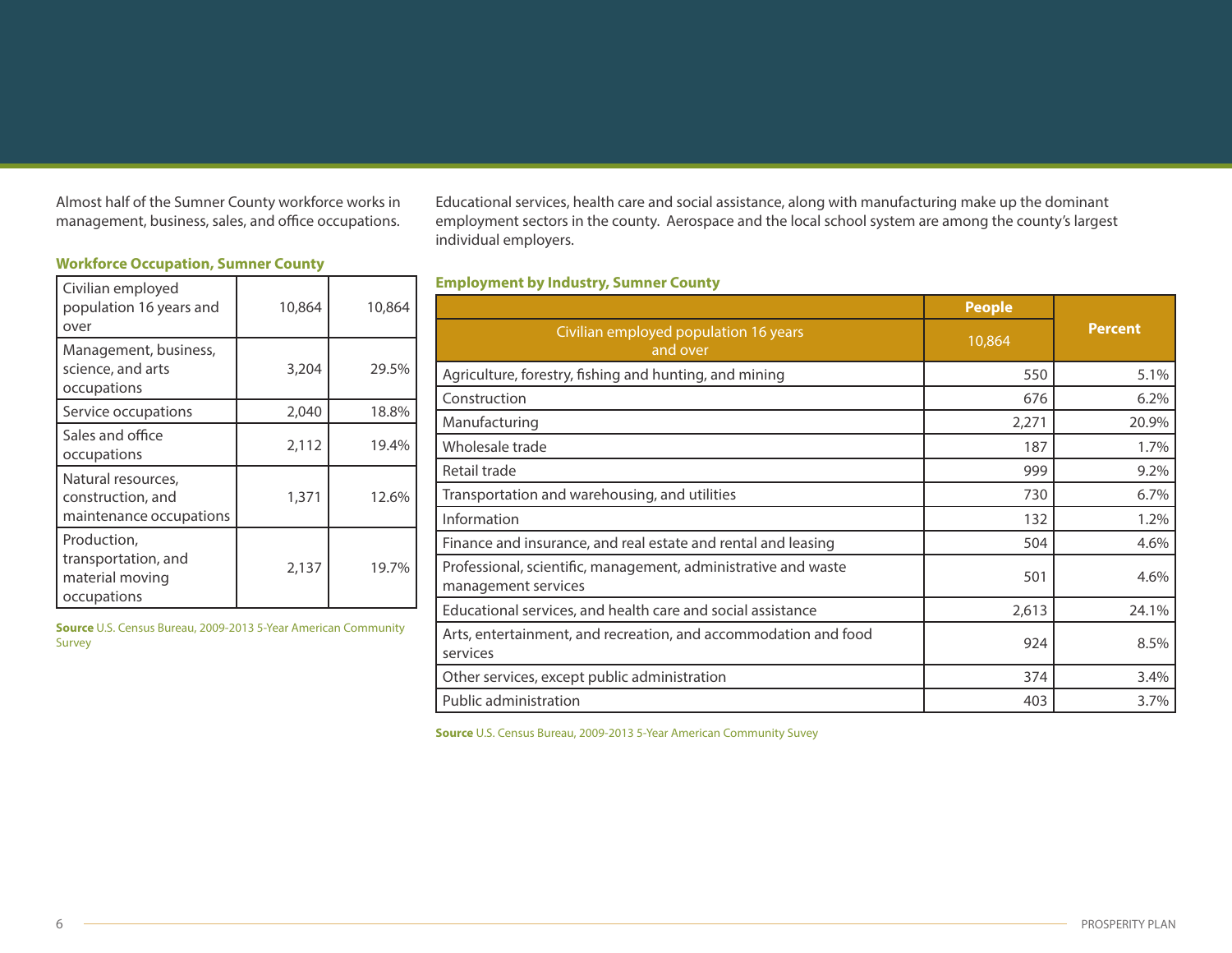# **Largest Employers, Sumner County**

| <b>Company</b>                           | <b>City</b>         | <b>Employment</b> |
|------------------------------------------|---------------------|-------------------|
| <b>Tect Aerospace</b><br>Wellington Inc. | Wellington          | 249               |
| Unified School District<br>357           | <b>Belle Plaine</b> | 245               |
| County of Sumner                         | Wellington          | 197               |
| Sumner Regional<br><b>Medical Center</b> | Wellington          | 148               |
| <b>Futures Unlimited Inc.</b>            | Wellington          | 140               |

**Source** ESRI Business Analyst, Dunn & Bradstreet

The median household income in Sumner County is almost \$48,000.

# **Income, Sumner County, 2013**

|                                      | <b>Households</b> |         |
|--------------------------------------|-------------------|---------|
| <b>Total households</b>              | 9,110             | Percent |
| Less than $$10,000$                  | 593               | 6.5%    |
| \$10,000 to \$14,999                 | 500               | 5.5%    |
| \$15,000 to \$24,999                 | 1,127             | 12.4%   |
| \$25,000 to \$34,999                 | 1,126             | 12.4%   |
| \$35,000 to \$49,999                 | 1,380             | 15.1%   |
| \$50,000 to \$74,999                 | 1,925             | 21.1%   |
| \$75,000 to \$99,999                 | 1,263             | 13.9%   |
| \$100,000 to \$149,000               | 861               | 9.5%    |
| \$150,000 to \$199,999               | 187               | 2.1%    |
| \$200,000 or more                    | 148               | 1.6%    |
| Median household<br>income (dollars) | 47,894            | (X)     |
| Mean household income<br>(dollars)   | 58,342            |         |

**Source** U.S. Census Bureau, 2009-2013 5-Year American Community Survey

The percent of people living below the poverty line in Sumner County is 13.4 percent. The poverty rate is highest for children under the age of 18.

# **Percentage of Families and People below the Poverty Level, Sumner County**

| <b>All families</b>                                     | 9.3%  |
|---------------------------------------------------------|-------|
| With related children under 18 years                    | 14.2% |
| With related children under 5 years only                | 18.7% |
| Married couple families                                 | 5.6%  |
| With related children under 18 years                    | 7.0%  |
| With related children under 5 years only                | 4.4%  |
| Families with female householder, no<br>husband present | 36.4% |
| With related children under 18 years                    | 46.5% |
| With related children under 5 years only                | 60.6% |
|                                                         |       |
| <b>All people</b>                                       | 13.4% |
| Under 18 years                                          | 19.3% |
| Related children under 18 years                         | 18.8% |
| Related children under 5 years                          | 25.3% |
| Related children 5 to 17 years                          | 16.5% |
| 18 years and over                                       | 11.4% |
| 18 to 64 years                                          | 12.3% |
| 65 years and over                                       | 7.8%  |
| People in families                                      | 11.1% |
| Unrelated individuals 15 years and over                 | 25.0% |

**Source** U.S. Census Bureau, 2009-2013 5-Year American Community Survey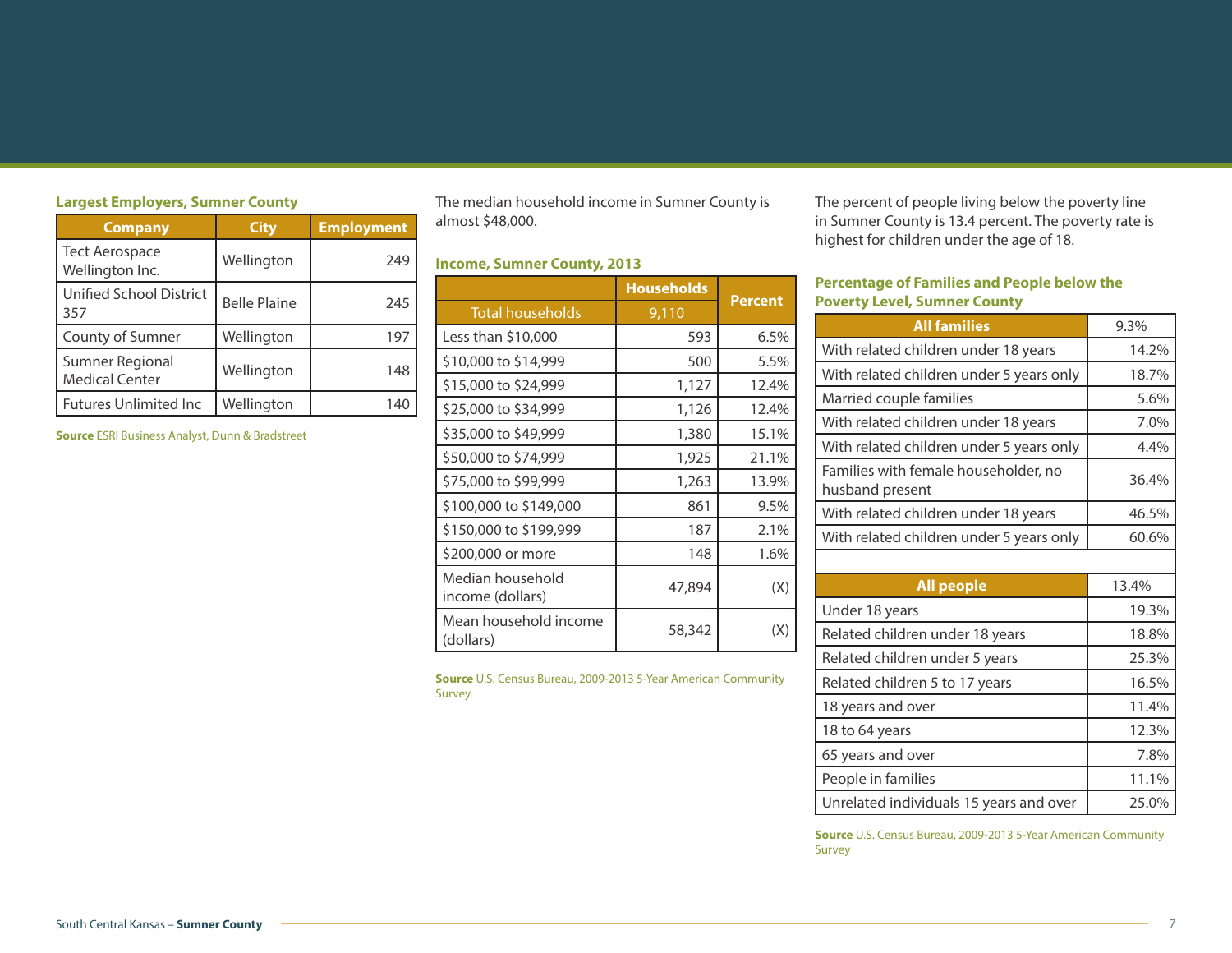Close to 18 percent of residents in Sumner County have a bachelor's degree or higher.

#### **Educational Attainment, Sumner County**

|                                                | <b>People</b> |                |
|------------------------------------------------|---------------|----------------|
| Population 25 years and<br>over                | 15,917        | <b>Percent</b> |
| Less than 9th grade                            | 481           | 3.0%           |
| 9th to 12th grade, no<br>diploma               | 974           | 6.1%           |
| High school graduate<br>(includes equivalency) | 6,002         | 37.7%          |
| Some college, no degree                        | 4,430         | 27.8%          |
| Associate's degree                             | 1,200         | 7.5%           |
| Bachelor's degree                              | 1,977         | 12.4%          |
| Graduate or professional                       | 853           | 5.4%           |
|                                                |               |                |
| Percent high school<br>graduate or higher      | (X)           | 90.9%          |
| Percent bachelor's degree<br>or higher         | (X)           | 17.8%          |

**Source** U.S. Census Bureau, 2009-2013 5-Year American Community Survey

Sumner County has one higher education and postsecondary training institution.

**Higher Education and Post-Secondary Training Institutions in Sumner County**

| 'School'<br><b>Name</b> | <b>School Type</b> | City | <b>County</b> |
|-------------------------|--------------------|------|---------------|
| King<br>Aviation        | Flight<br>Training | Peck | Sumner        |

#### **SUMNER COUNTY AND REGIONAL DATA**

The purpose of this section is to highlight Sumner County within the broader context of the region and to compare the county's performance on key indicators to the other four counties in South Central Kansas, as well as the State of Kansas. As shown in the data, Sumner County's population is older and has lower levels of income and educational attainment than South Central Kansas overall.

Sumner County is older than South Central Kansas and the State of Kansas overall.

# **Median Age by County, 2010**



**Source** U.S. Census 2010 Census Summary File 1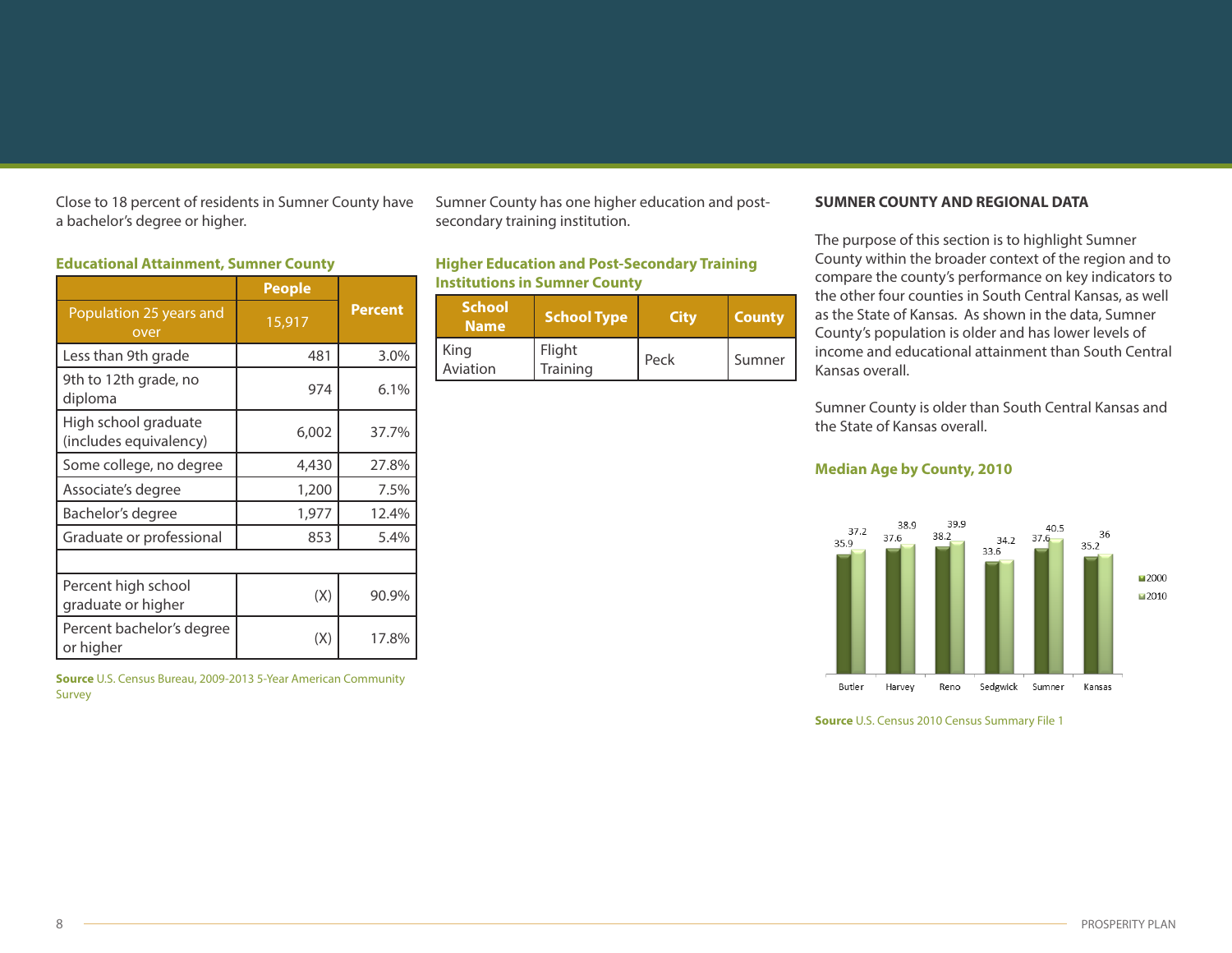Sumner County has the region's highest percentages of residents with disabilities.



**Source** U.S. Census Bureau, 2008-2012 American Community Survey

**Percentage of Persons with Disability by County,** 

Sumner County's unemployment rate is one of the highest in the region and exceeds the low rate for the State of Kansas overall.

# **Annual Average Unemployment Rate by County, 2013-2014**

| <b>County</b>        | <b>Rate</b> |
|----------------------|-------------|
| <b>Butler County</b> | 4.8%        |
| <b>Harvey County</b> | 4.2%        |
| <b>Reno County</b>   | 4.2%        |
| Sedgwick County      | 5.4%        |
| <b>Sumner County</b> | 5.2%        |
| Kansas               | 4 2%        |

**Source** Bureau of Labor Statistics, Local Area Unemployment **Statistics** 

# **Median Income in South Central Kansas, 2012**



**Source** U.S. Census Bureau, 2008-2012 American Community Survery and Massachusetts Institute of Technology Living Wage Calculator

The average living wage for South Central Kansas is approximately \$17.78 per hour, or \$36,978 per year. The living wage shown is the hourly rate that an individual must earn to support a family, if that individual is the sole provider and is working full-time (2,080 hours per year). The \$17.78 average wage reflects an average of the five counties for a family of four (two adults, two children). Sumner County has one of the lowest median incomes in the region.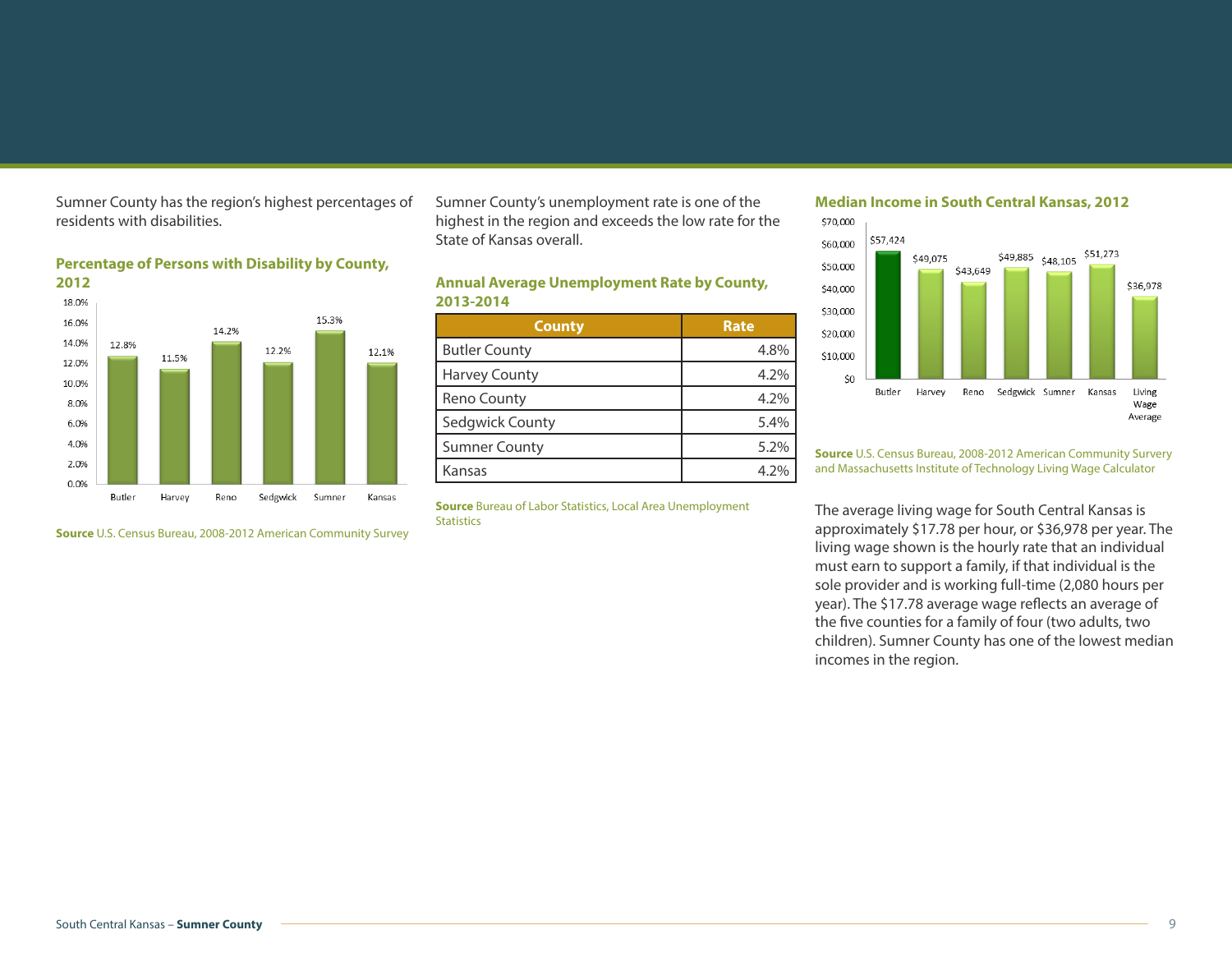The individual poverty rate in Sumner County is the third highest in the region but remains slightly below the state rate.

# **Individual Poverty Rate in South Central Kansas, 2012**



**Source** U.S. Census Bureau Small Area Income and Poverty Estimates, 2012

Sumner County's long-term debt per capita is the lowest in the region.

# **Long-Term Debt per Capita**

| <b>County</b>           | <b>Debt</b>   | <b>Population</b> | <b>Debt per</b><br>capita |
|-------------------------|---------------|-------------------|---------------------------|
| <b>Butler</b><br>County | \$26,579,023  | 65,827            | \$404                     |
| Harvey<br>County        | \$5,990,387   | 34,772            | \$172                     |
| Reno<br>County          | \$43,490,252  | 64,521            | \$674                     |
| Sedgwick<br>County      | \$162,800,000 | 503,889           | \$323                     |
| Sumner<br>County        | \$1,992,067   | 23,867            | \$83                      |
| Region                  | \$203,286,477 | 692,876           | \$348                     |

Sumner County has an A rating, signifying that municipal bonds issued by the county are subject to low or very low credit risk.

# **Municipal Bond Rating South Central Kansas Major Cities and Counties**

| <b>City</b> | <b>Credit</b><br><b>Rating</b> | <b>County</b> | <b>Credit</b><br><b>Rating</b> |
|-------------|--------------------------------|---------------|--------------------------------|
| Wichita     | Aa1                            | Sedgwick      | Aa2                            |
| Hutchinson  | Aa3                            | Reno          | Aa3                            |
| Newton      | A1                             | Harvey        | A <sub>1</sub>                 |
| El Dorado   | NA                             | <b>Butler</b> | Aa3                            |
| Wellington  | NA                             | Sumner        | A1                             |

**Source** 2013 County Financial Statements and Independent Auditor Reports, ACS 2012 1-year estimates (Butler, Sedgwick County population), ACS 2010-2012 3-year estimates (Harvey, Reno, Sumner Counties)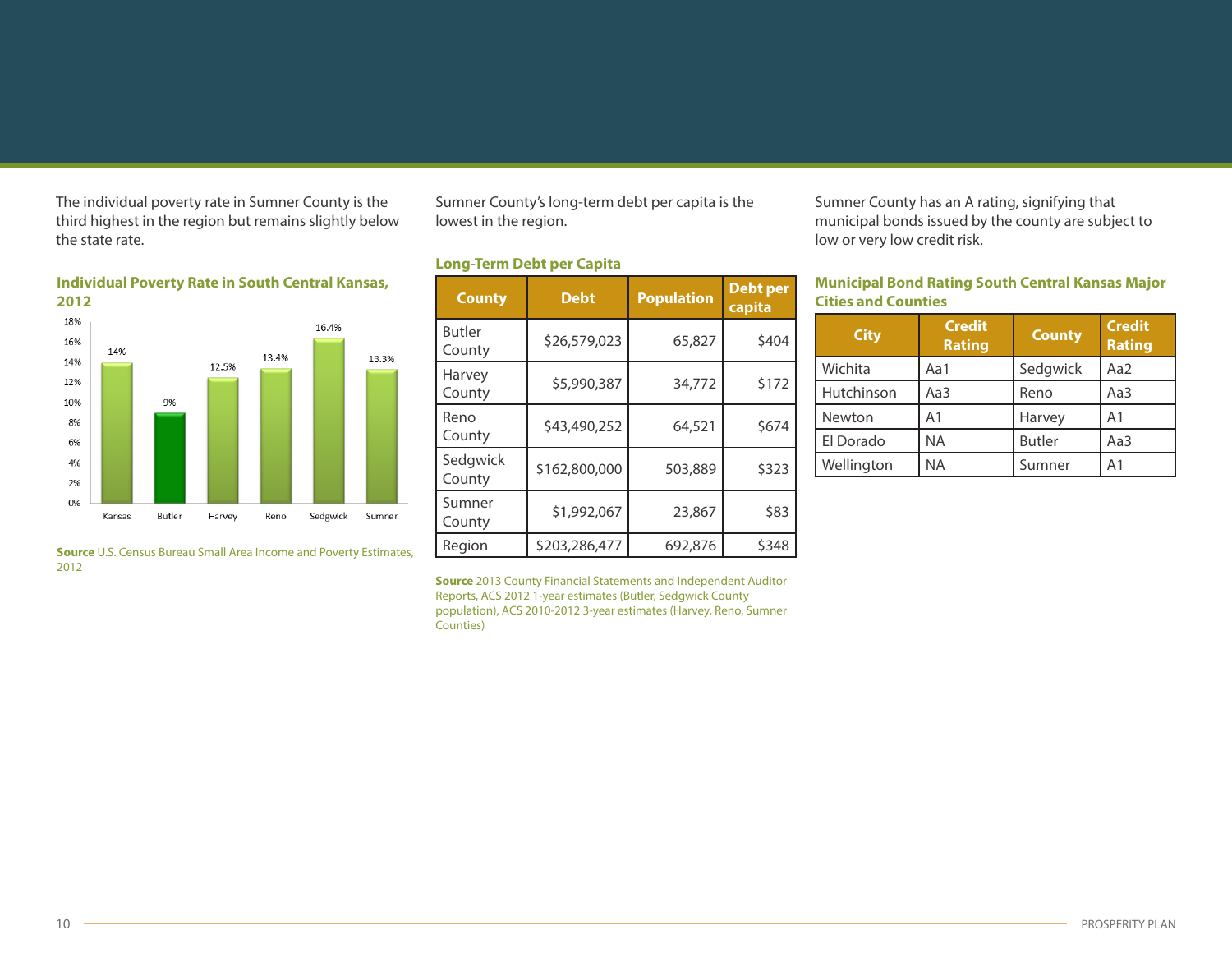Sumner County's level of educational attainment is less than the region in general and the state overall.

**Percent of Population with Bachelor's Degree or** 



**Source** U.S. Census Bureau, 2008-2012 American Community Survey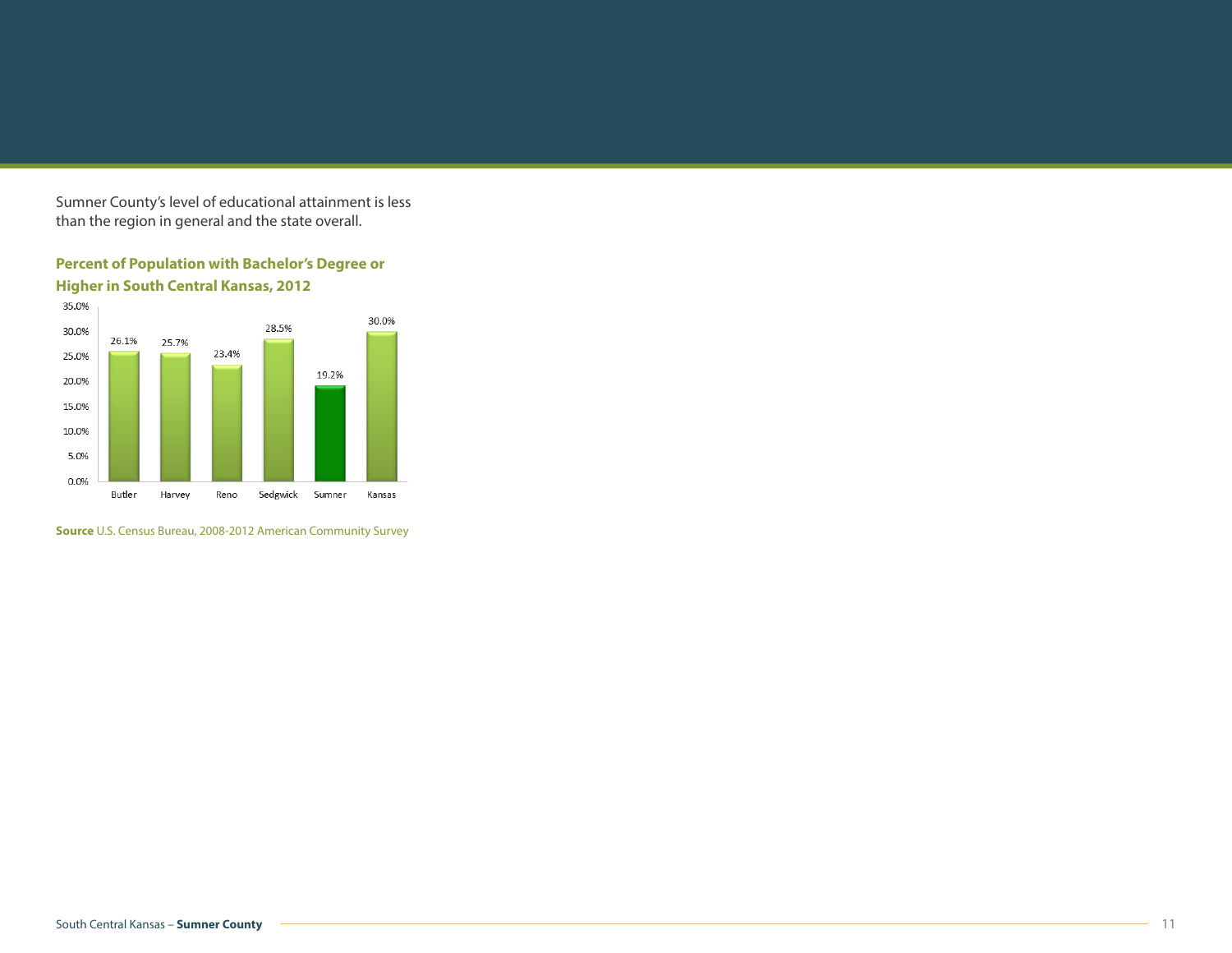# **BUILT ENVIRONMENT/ HOUSING**

The built environment is fundamentally about the ways in which communities organize housing, open spaces, commercial and industrial uses, and public infrastructure. This section includes key measures related to Sumner County's built environment, particularly the quality, diversity, and affordability of its housing choices. Data also measure the health of the county's communities based on historic and projected population change.

# Data include:

- • Housing Occupancy in Sumner County
- Year Structure Built in Sumner County
- Housing Tenure in Sumner County
- Housing Value in Sumner County
- • Monthly Owner Costs as a Percentage of Household Income in Sumner County
- • Gross Rent as a Percentage of Household Income in Sumner County
- • Residential Building Permits in Sumner County, 2013
- • Total Housing Units in South Central Kansas
- Population Projected Growth
- • Total Percent Population Change in South Central Kansas
- • Estimated Net Migration Rate in South Central Kansas, Ages 20-29
- Total Percent Population Change by County
- • Population Projected Growth in South Central Kansas
- • Estimated Net Migration Rate by County, Ages 20-29
- • Housing Mix in South Central Kansas
- • Percentage of Housing Stock in South Central Kansas Built Prior to 1980

# **SUMNER COUNTY DATA**

Sumner County has almost 11,000 housing units. More than 15 percent of these units are vacant.

### **Housing Occupancy, Sumner County**

|                            | <b>Units</b> |                |
|----------------------------|--------------|----------------|
| <b>Total housing units</b> | 10,834       | <b>Percent</b> |
| Occupied housing units     | 9,100        | 84.1%          |
| Vacant housing units       | 1,724        | 15.9%          |
|                            |              |                |
| Homeowner vacancy rate     | 2.7          | х              |
| Rental vacancy rate        | 10.0         |                |

**Source** U.S. Census Bureau, 2009-2013 5-Year American Community Survey

One in four housing units in Sumner County has been built since 1980.

#### **Year Structure Built, Sumner County**

|                            | <b>Units</b> |                |
|----------------------------|--------------|----------------|
| <b>Total housing units</b> | 10,834       | <b>Percent</b> |
| Built 2010 or later        | 31           | 0.3%           |
| Built 2000 to 2009         | 623          | 5.8%           |
| Built 1990 to 1999         | 815          | 7.5%           |
| Built 1980 to 1989         | 1,237        | 11.4%          |
| Built 1970 to 1979         | 1,658        | 15.3%          |
| Built 1960 to 1969         | 794          | 7.3%           |
| Built 1950 to 1959         | 1,422        | 13.1%          |
| Built 1940 to 1949         | 816          | 7.5%           |
| Built 1939 or earlier      | 3,438        | 31.7%          |

**Source** U.S. Census Bureau, 2009-2013 5-Year American Community Survey

Three in four housing units in Reno County are owner occupied.

# **Housing Tenure, Sumner County**

|                        | <b>Units</b> | <b>Percent</b> |
|------------------------|--------------|----------------|
| Occupied housing units | 9.110        |                |
| Owner-occupied         | 7,048        | 77.4%          |
| Renter-occupied        | 2.062        | 22.6%          |

**Source** U.S. Census Bureau, 2009-2013 5-Year American Community Survey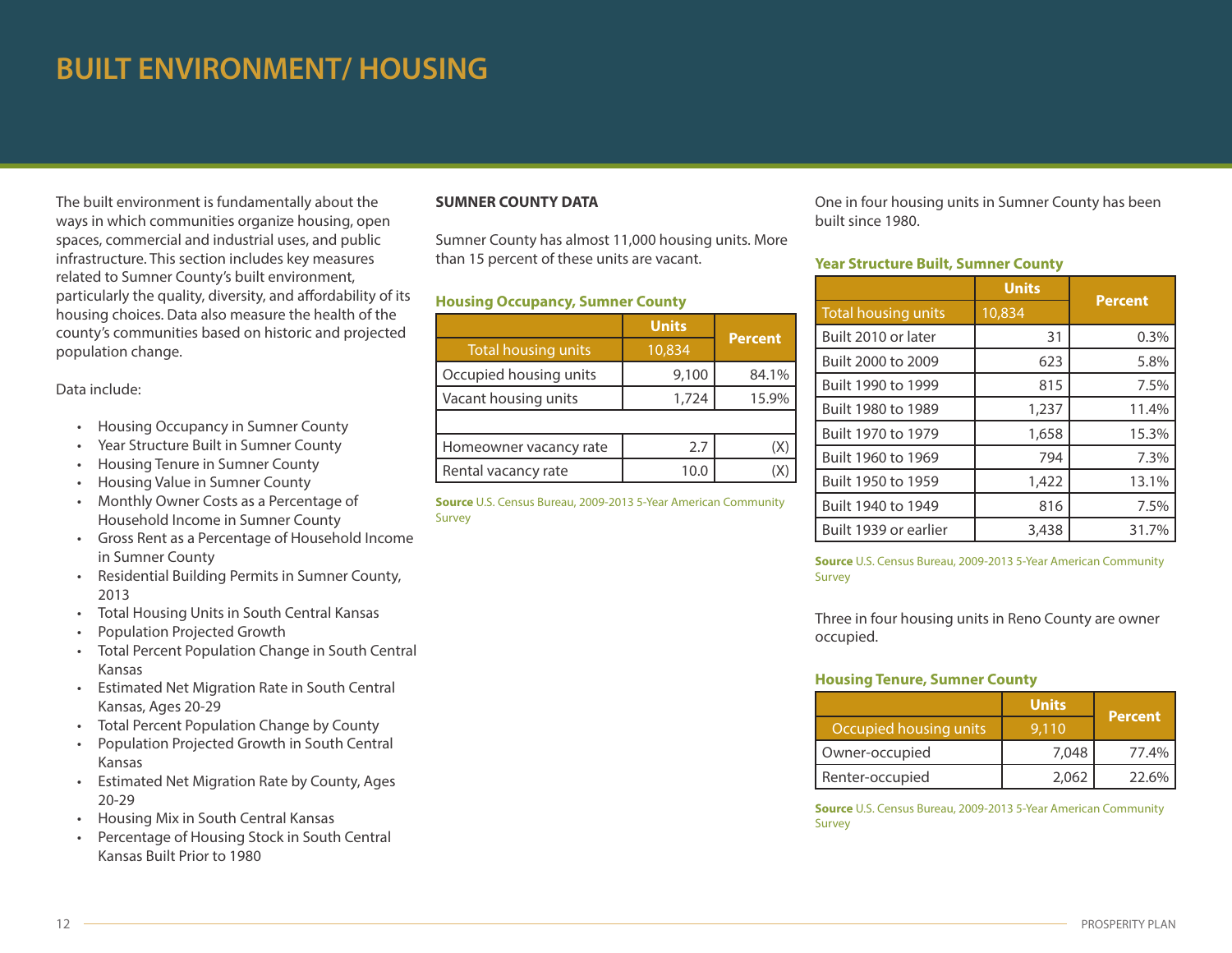Just over half of owner-occupied units in Sumner County have a value between \$50,000 and \$150,000. The median housing value is \$85,500.

# **Housing Value, Sumner County**

|                        | <b>Units</b> |                |
|------------------------|--------------|----------------|
| Owner-occupied units   | 7,048        | <b>Percent</b> |
| Less than \$50,000     | 1,739        | 24.7%          |
| \$50,000 to \$99,999   | 2,436        | 34.6%          |
| \$100,000 to \$149,999 | 1,195        | 17.0%          |
| \$150,000 to \$199,999 | 910          | 12.9%          |
| \$200,000 to \$299,999 | 535          | 7.6%           |
| \$300,000 to \$499,999 | 148          | 2.1%           |
| \$500,000 to \$999,999 | 51           | 0.7%           |
| \$1,000,000 or more    | 34           | 0.5%           |
| Median (dollars)       | 85,500       | (X)            |

**Source** U.S. Census Bureau, 2009-2013 5-Year American Community Survey

According to the Department of Housing and Urban Development, households that spend more than 30 percent of their yearly income on housing face affordability challenges. Based on this definition, about 30 percent of mortgage holders and more than 40 percent of renters living in Sumner County experience housing affordability challenges.

# **Monthly Owner Costs as a Percentage of Household Income, Sumner County**

|                                  | <b>Units</b> |                |
|----------------------------------|--------------|----------------|
| Housing units with a<br>mortgage | 3,967        | <b>Percent</b> |
| Less than 20.0 percent           | 1,756        | 44.3%          |
| 20.0 to 24.9 percent             | 583          | 14.7%          |
| 25.0 to 29.9 percent             | 433          | 10.9%          |
| 30.0 to 34.9% percent            | 292          | 7.4%           |
| 35.0 percent or more             | 903          | 22.8%          |

**Source** U.S. Census Bureau, 2009-2013 5-Year American Community Survey

# **Gross Rent as a Percentage of Household Income, Sumner County**

|                               | <b>Units</b> |         |
|-------------------------------|--------------|---------|
| Occupied units paying<br>rent | 1,873        | Percent |
| Less than 15.0 percent        | 360          | 19.2%   |
| 15.0 to 19.9 percent          | 221          | 11.8%   |
| 20.0 to 24.9 percent          | 292          | 15.6%   |
| 25.0 to 29.9 percent          | 262          | 14.0%   |
| 30.0 to 34.9 percent          | 158          | 8.4%    |
| 35.0 percent or more          | 580          | 31.0%   |

**Source** U.S. Census Bureau, 2009-2013 5-Year American Community Survey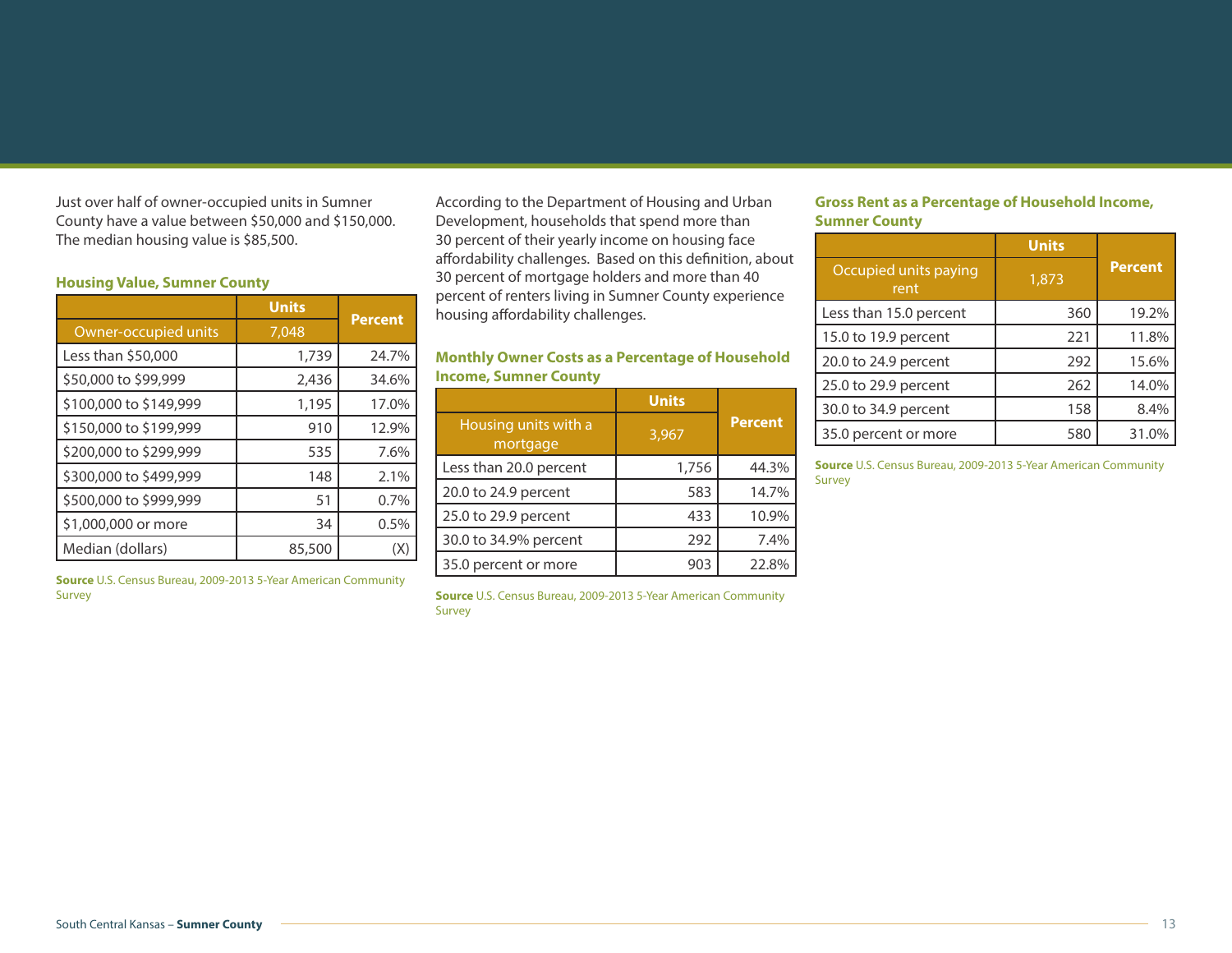In 2013, Sumner County issued 25 residential building permits with very limited multi-family development.

# **Residential Building Permits, Sumner County, 2013**

|                       | <b>Buildings</b> | <b>Units</b> |
|-----------------------|------------------|--------------|
| Single Family         | 23               | 73           |
| Two Family            |                  |              |
| Three and Four Family |                  |              |
| Five or More Family   |                  |              |
| Total                 | 24               |              |

**Source** U.S. Census Bureau

Comprehensive Housing Affordability Strategy data from the Department of Housing of Urban Development indicate the percentage of residents reporting a housing problem, such as a lack of plumbing, overcrowding, or cost burdens. Less than 20 percent of homeowners in Sumner County reported a housing problem with the most common being a lack of affordability. Housing problems in the county, particularly affordability were more prevalent among renters.

|        | Lacking<br>complete<br>plumbing or<br>kitchen facilities | > 1.5<br>persons<br>per room | $> 1$ but $<$<br>or = to $1.5$<br>persons per<br>room | Cost<br><b>burden</b><br>$> 50\%$ of<br><b>AMI</b> | <b>Cost</b><br>burden ><br>$30\% < or$<br>$= 50\%$ of<br><b>AMI</b> | <b>Housing</b><br>cost<br>burden not<br>computed | <b>None</b><br>of the 3<br>housing<br>problems |
|--------|----------------------------------------------------------|------------------------------|-------------------------------------------------------|----------------------------------------------------|---------------------------------------------------------------------|--------------------------------------------------|------------------------------------------------|
| Sumner | $0.7\%$                                                  | 0.0%                         | $1.0\%$                                               | 5.8%                                               | 10.6%                                                               | 0.6%                                             | 81.3%                                          |

# **Housing Problems by Type for Owner Households, 2006-2010**

**Source** Comprehensive Housing Affordability Strategy (CHAS) 2006 - 2010 **Note** AMI = Area Median Income

# **Housing Problems by Type for Renter Households, 2006-2010**

|        | <b>Lacking</b><br>complete<br>plumbing or<br>kitchen facilities | >1.5<br><b>persons</b><br>per room | $> 1$ but $<$<br>or $=$ to 1.5<br>persons per<br>room | Cost<br><b>burden</b><br>$> 50\%$ of<br><b>AMI</b> | <b>Cost</b><br>burden<br>$30\% <$ or<br>$= 50\%$ of<br><b>AMI</b> | <b>Housing</b><br>cost<br>burden not<br>computed | <b>None</b><br>of the 3<br>housing<br>problems |
|--------|-----------------------------------------------------------------|------------------------------------|-------------------------------------------------------|----------------------------------------------------|-------------------------------------------------------------------|--------------------------------------------------|------------------------------------------------|
| Sumner | 3.3%                                                            | $0.2\%$                            | 1.4%                                                  | 12.9%                                              | 18.3%                                                             | $1.2\%$                                          | 62.9%                                          |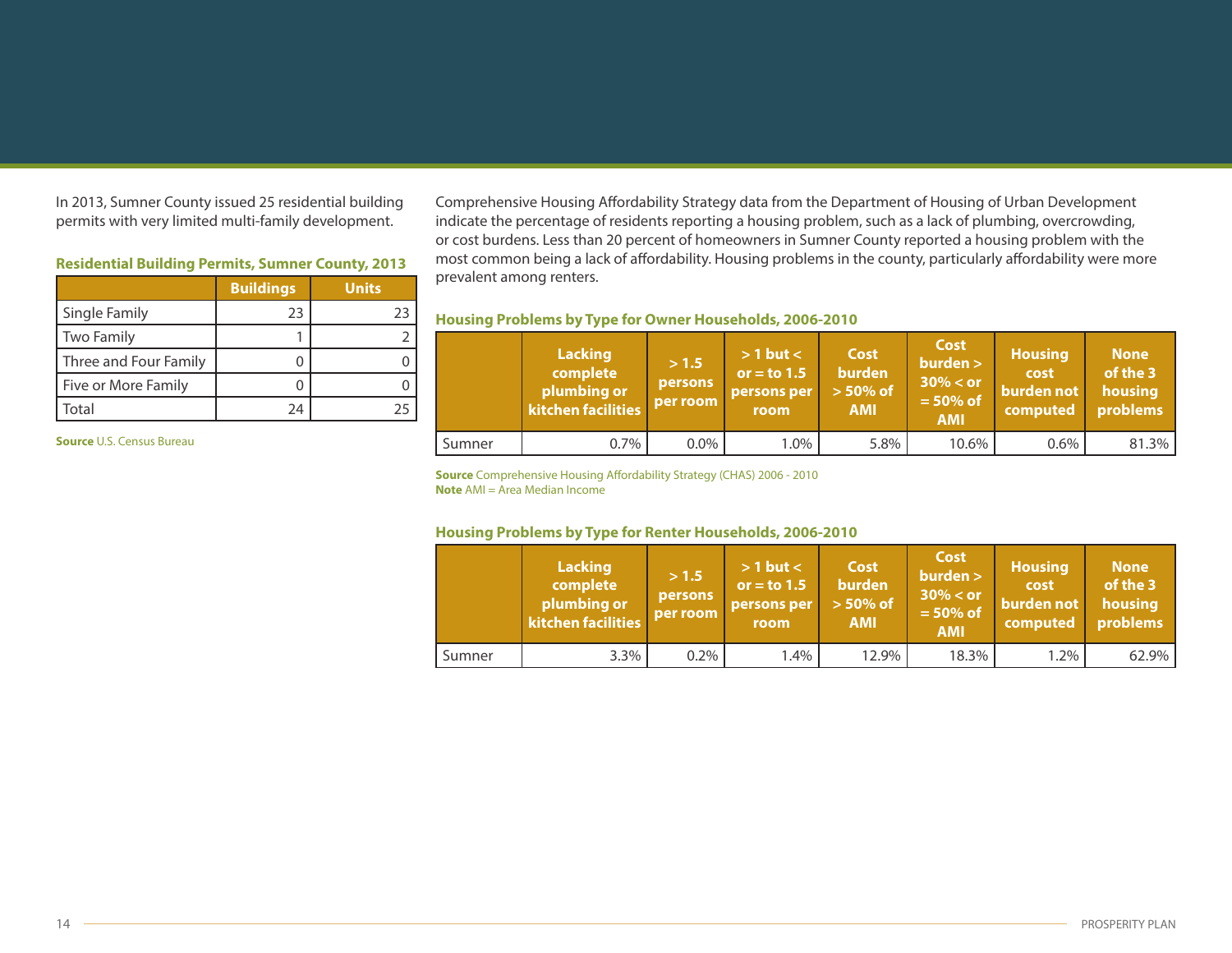The Department of Housing and Urban Development received 8 complaints of housing discrimination in Sumner County between 2000 and 2014. All cases were resolved.

#### **Fair Housing Cases in Sumner County, 2000-2014**

| <b>Number of Cases by Type</b> |            |                                  |  |                |                                |                    | <b>Status of Cases</b> |  |                           |             |
|--------------------------------|------------|----------------------------------|--|----------------|--------------------------------|--------------------|------------------------|--|---------------------------|-------------|
|                                | Race Color | <b>National</b><br><b>Origin</b> |  | Sex Disability | <b>Family</b><br><b>Status</b> | <b>Retaliation</b> | Closure Settled        |  | <b>No</b><br><b>Cause</b> | <b>Open</b> |
|                                |            |                                  |  |                |                                |                    |                        |  |                           |             |

#### **SUMNER COUNTY AND REGIONAL DATA**

The purpose of this section is to highlight Sumner County within the broader context of the region and to compare the county's performance on key indicators to the other four counties in South Central Kansas, as well as the State of Kansas. As shown in the data, Sumner County experienced a population decline over the previous decade and projections indicate that this loss could continue. The county's housing stock also tends to be older than the region overall.

Sumner County saw a drop in population between 2000 and 2013 and projections indicate that this decline could continue.

# **Total Percent Population Change by County, 2000 to 2013**



**Source** U.S. Census American FactFinder

# **Population Projected Growth in South Central Kansas, 2010 to 2040**



**Source** Wichita State University, Center for Economic Development and Business Research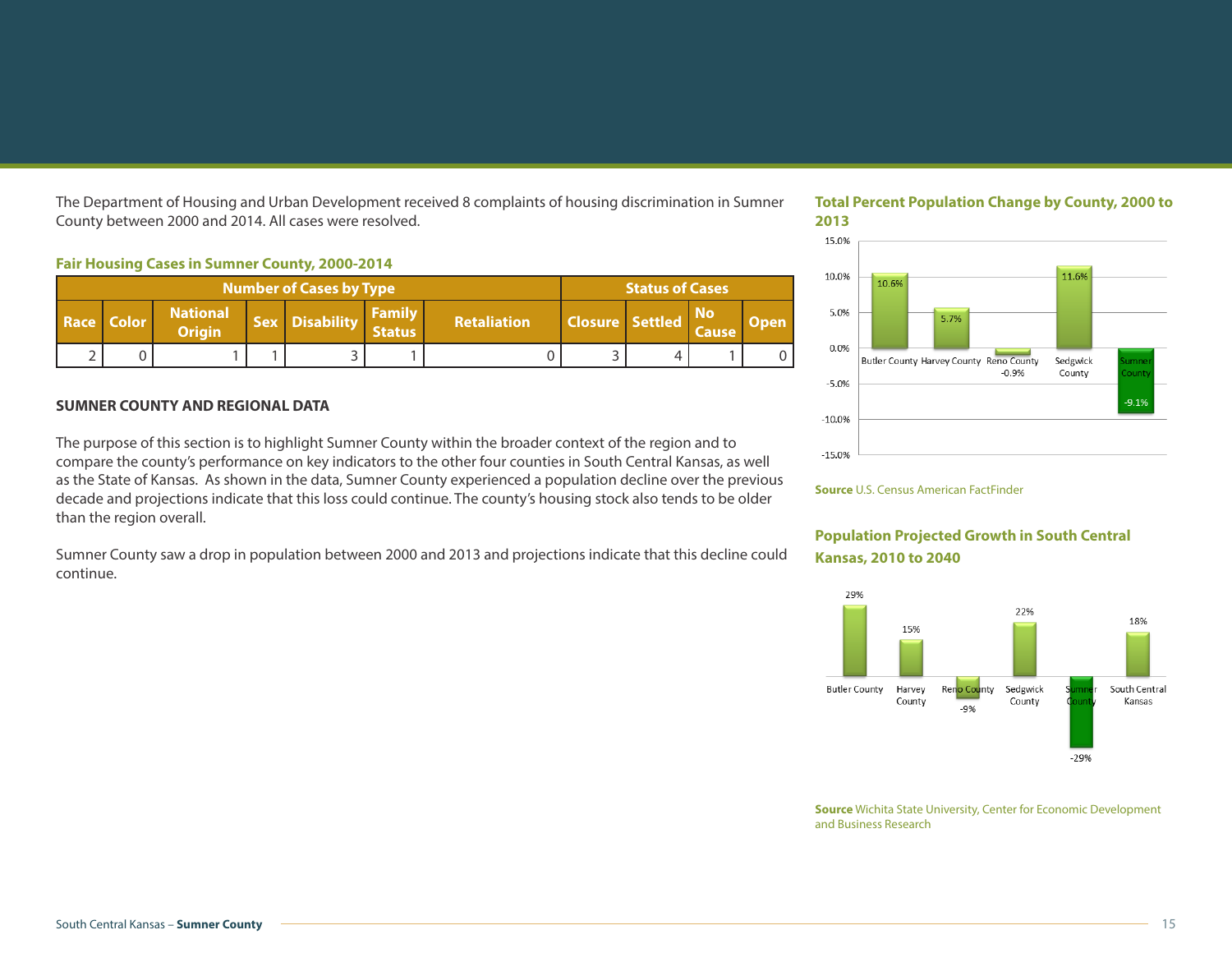| <b>County</b> | 2010    | 2015    | 2020    | 2025    | 2030    | 2035    | 2040    | % Growth |
|---------------|---------|---------|---------|---------|---------|---------|---------|----------|
| <b>Butler</b> | 65,463  | 68,431  | 71,934  | 75,442  | 79,020  | 82,130  | 84,406  | 29%      |
| Harvey        | 34,218  | 35,314  | 36,319  | 37,194  | 38,092  | 38,883  | 39,409  | 15%      |
| Reno          | 63,799  | 53,523  | 63,010  | 62,067  | 61,034  | 59,775  | 58,057  | $-9%$    |
| Sedgwick      | 495,632 | 519,652 | 543,794 | 562,115 | 579,025 | 593,910 | 606,752 | 22%      |
| <b>Sumner</b> | 23,878  | 22,907  | 21,788  | 20,605  | 19,485  | 18,295  | 16,997  | $-29%$   |
| Total         | 682,990 | 709,826 | 736,843 | 757,423 | 776,657 | 792,993 | 805,622 | 18%      |

**Regional Population Projections**

**Source** Wichita State University, Center for Economic Development and Business Research

Projections indicate that Sumner County could experience the sharpest population loss in the region through 2040.

# **Estimated Net Migration Rate by County, 2000-2010**

|                      | Age 20-24 | Age 25-29 |
|----------------------|-----------|-----------|
| <b>Butler County</b> | $-23%$    | $-24%$    |
| <b>Harvey County</b> | $-19%$    | $-19%$    |
| <b>Reno County</b>   | $-12%$    | $-1.5%$   |
| Sedgwick County      | 2%        | 18%       |
| <b>Sumner County</b> | $-47%$    | $-38%$    |

**Source** University of Wisconsin-Madison Center for Demography and Ecology

A negative net migration rate means that more young people between the ages of 20 and 29 left the county than entered it between 2000 and 2010. Sumner County had the sharpest loss of younger residents in the region.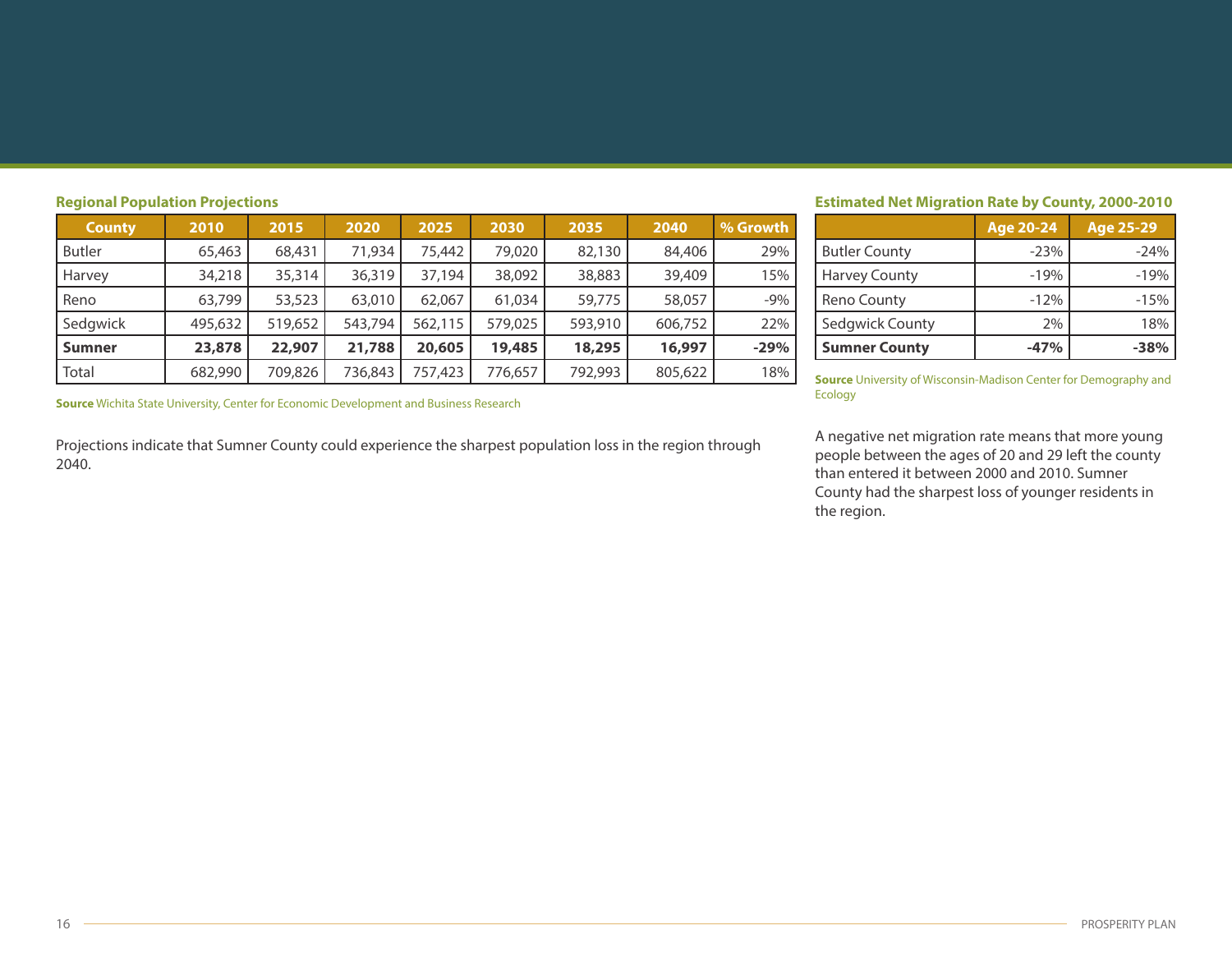Sumner County has the region's smallest inventory of housing.

Sumner County has the region's least diverse housing stock.

# **Total Housing Units, 2012**

| <b>County</b> | <b>Number of Housing</b><br><b>Units</b> |
|---------------|------------------------------------------|
| <b>Butler</b> | 26,060                                   |
| Harvey        | 14,517                                   |
| Reno          | 28,281                                   |
| Sedgwick      | 211,361                                  |
| Sumner        | 10,865                                   |
| Total         | 291,084                                  |

**Source** University of Wisconsin-Madison Center for Demography and Ecology

# **Housing Mix in South Central Kansas, 2012**



**Source** U.S. Census Bureau, 2008-2012 American Community Survey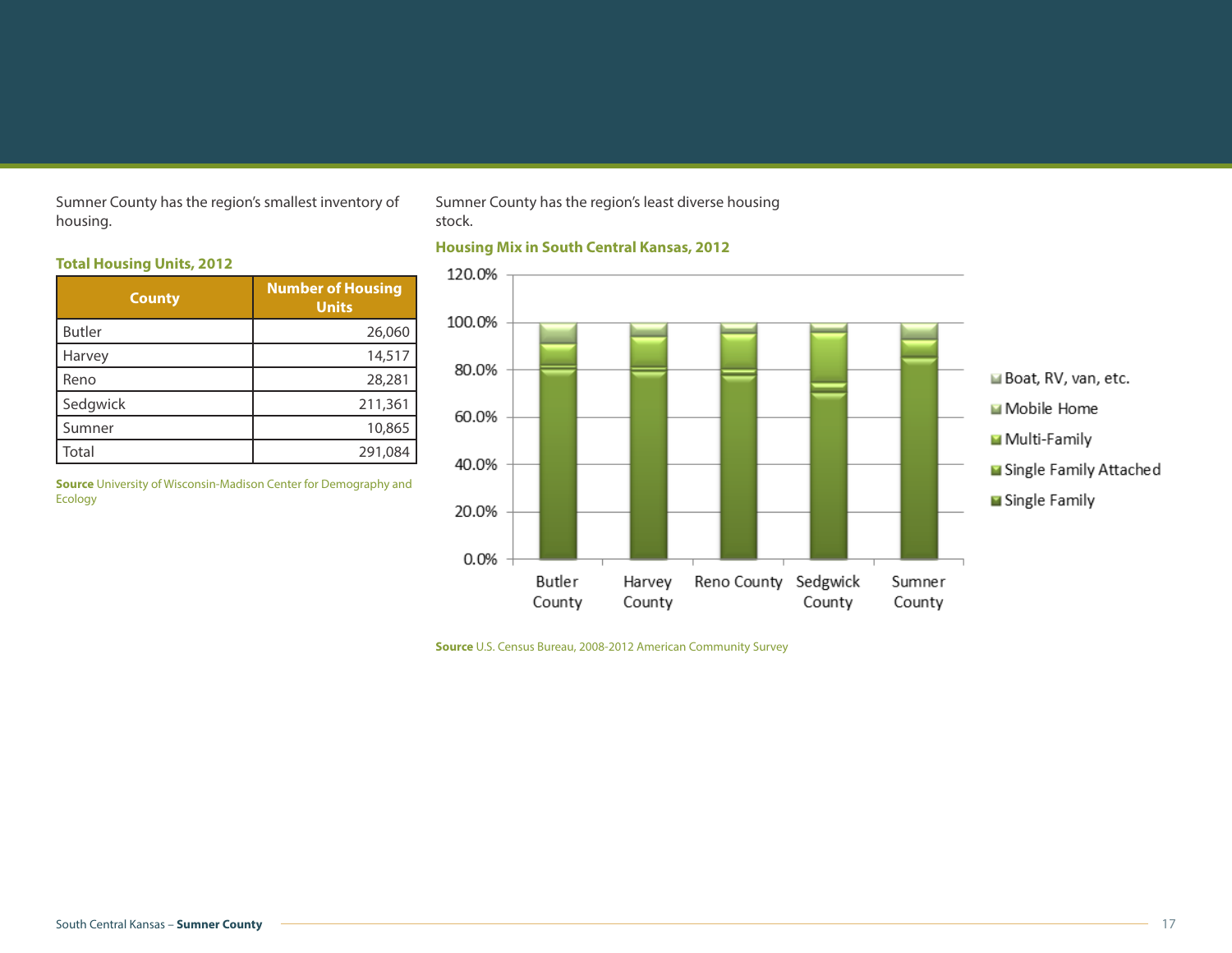Sumner County has the second oldest housing stock in the region.



**Percentage of Housing Stock in South Central Kansas Built Prior to 1980**

**Source** U.S. Census Bureau, 2008-2012 American Community Survey

Sumner County has the lowest median housing values in the region and is below the state median.

# **Median Home Value by County, 2012**



**Source** U.S. Census Bureau, 2008-2012 American Community Survey

# **2010 High Cost Loans**

|               | <b>High Cost</b><br><b>Loans</b> | <b>High Cost</b><br><b>Loan Rates</b> |
|---------------|----------------------------------|---------------------------------------|
| <b>Butler</b> | 93                               | 5.8%                                  |
| Harvey        | 37                               | 4.1%                                  |
| Reno          | 44                               | 3.5%                                  |
| Sedgwick      | 429                              | 3.9%                                  |
| Sumner        | 35                               | 8.2%                                  |

#### **Source** 2010 Home Mortgage Disclosure Act (HDMA) data

The rate of foreclosure was the highest in the region in 2008 and exceeded the state rate.

# **2008 Total Foreclosures and Average Foreclosure Rate (Average by Census Tract)**

|               | <b>Foreclosures</b> | <b>Foreclosure</b><br><b>Rate</b> |
|---------------|---------------------|-----------------------------------|
| <b>Butler</b> | 446                 | 3.6%                              |
| Harvey        | 176                 | 2.8%                              |
| Reno          | 438                 | 5.1%                              |
| Sedgwick      | 3,768               | 4.7%                              |
| Sumner        | 214                 | 5.4%                              |
| Kansas        | 19,669              | 3.5%                              |

**Source** 2008 Home Mortgage Disclosure Act (HMDA) data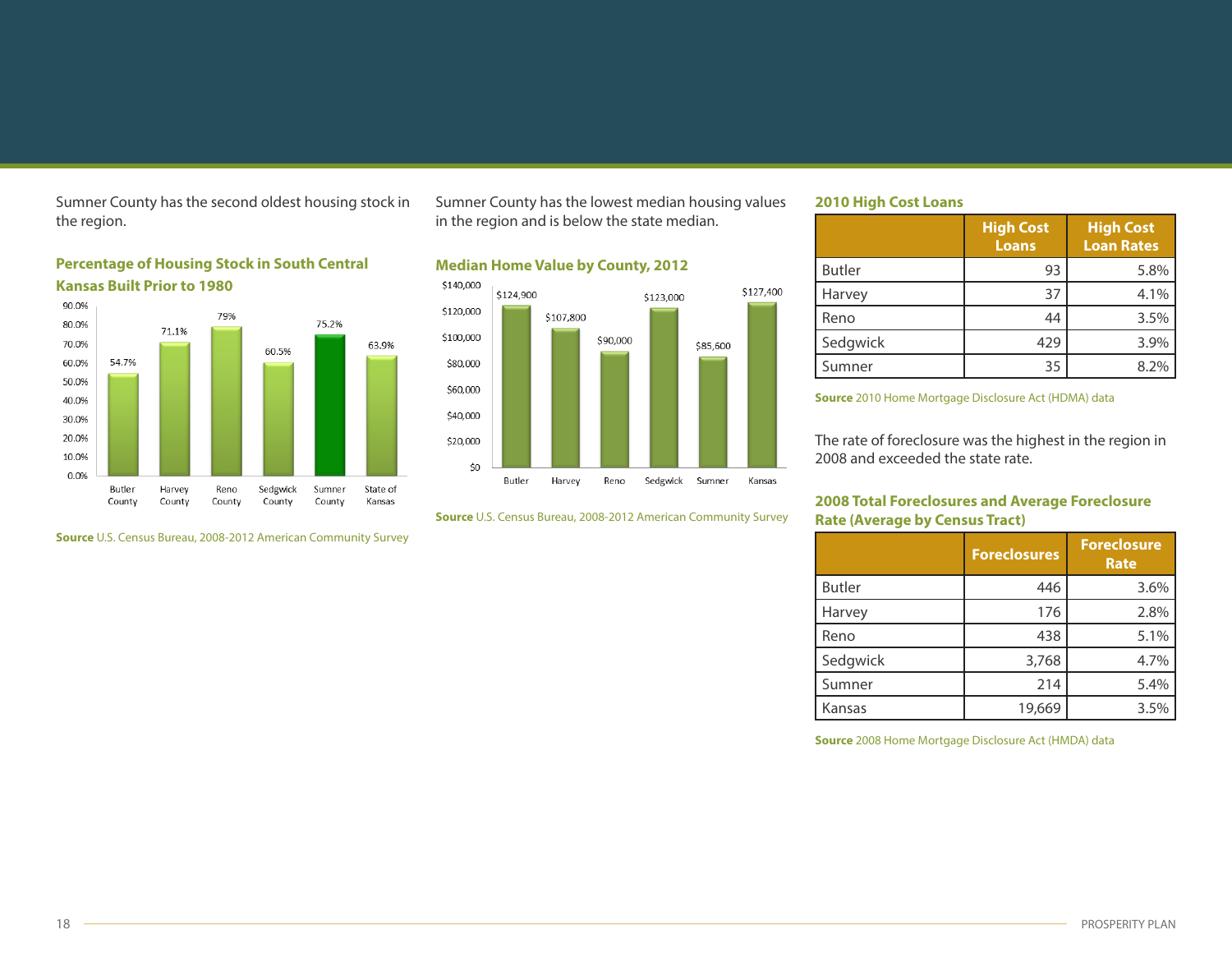Sumner County had the region's highest rate of home purchase loan denials 2010.

|               | Total Denial<br>Rate | <b>White</b> | <b>Black</b> | <b>Asian</b> | <b>Hispanic</b> | <b>Mixed Rate</b> |
|---------------|----------------------|--------------|--------------|--------------|-----------------|-------------------|
| <b>Butler</b> | 20.6%                | 20.0%        | -            | 40.0%        | 20.0%           | 12.5%             |
| Harvey        | 14.4%                | 14.3%        |              | 50.0%        | 23.1%           | $0.0\%$           |
| Reno          | 16.3%                | 12.8%        | 75.0%        | 28.6%        | 28.6%           | 41.7%             |
| Sedgwick      | 16.4%                | 14.4%        | 37.3%        | 19.5%        | 40.7%           | 20.5%             |
| Sumner        | 23.3%                | 25.6%        | -            | $0.0\%$      | $0.0\%$         | $0.0\%$           |

# **Denial Rate of Conventional Home Purchase Loans by Race & County, 2010**

**Source** 2010 Home Mortgage Disclosure Act (HMDA) data **Note** - = no applicants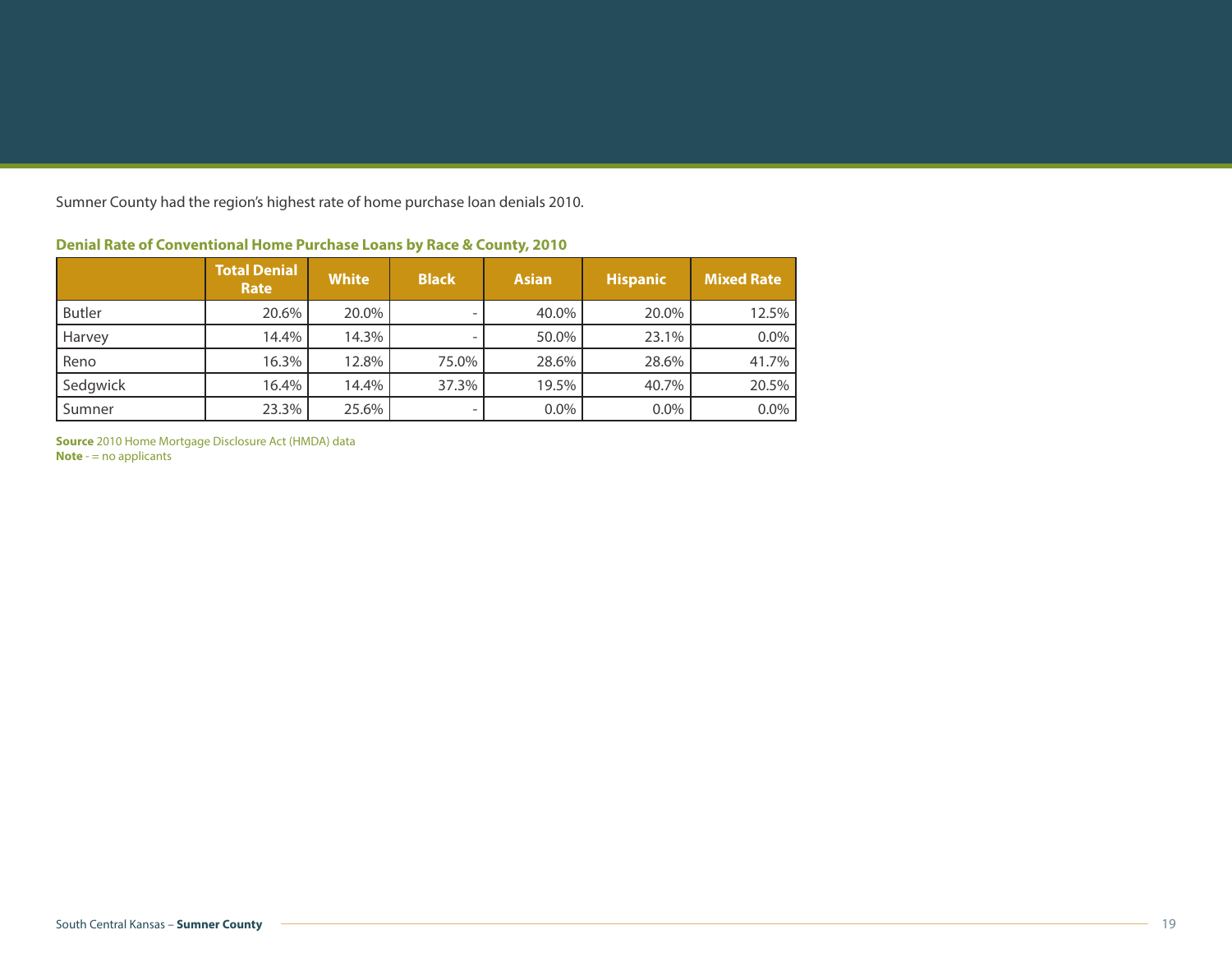# **TRANSPORTATION**

Transportation is such a critical part of our communities because it organizes social and economic activity and shapes the pattern and character of resulting development. Transportation options also strongly influence quality of life and opportunity for residents and contribute to the overall economic competitiveness and resilience of the region. This section highlights mobility options for Sumner County residents, including transit choices, commuting patterns, and housing/transportation affordability.

Data include:

- • Transit Options
- • Commuting to Work
- • Commute Patterns by County
- • Vehicles Available
- Housing-Transportation Affordability Index

# **SUMNER COUNTY DATA**

Sumner County has one demand-response transit providers offering services to residents.

# **Demand-Response Transit Providers in Sumner County**

| <b>Provider</b>                        | Service Area             | <b>System Type</b>                                                                | <b>Total</b><br><b>Vehicles</b> | Service Type       |
|----------------------------------------|--------------------------|-----------------------------------------------------------------------------------|---------------------------------|--------------------|
| Futures Unlimited, Inc.   and Sedgwick | Sumner, Cowley<br>County | Transport for medical, leisure, or<br>business needs locally and out of<br>county |                                 | Demand<br>Response |

Sumner County workers travel an average of 23 minutes to work and the single-occupancy vehicle is by far the most common choice for commutes.

# **Commuting to Work, Sumner County**

|                                            | <b>Workers</b> | <b>Percent</b> |
|--------------------------------------------|----------------|----------------|
| Workers 16 years and over                  | 10,645         |                |
| Car, truck, or van — drove alone           | 8,657          | 81.3%          |
| Car, truck, or van - carpooled             | 1,016          | 9.5%           |
| Public transportation (excluding taxicabs) | 18             | 0.2%           |
| Walked                                     | 357            | 3.4%           |
| Other means                                | 122            | 1.1%           |
| Worked at home                             | 475            | 4.5%           |

**Source** U.S. Census Bureau, 2009-2013 5-Year American Community Survey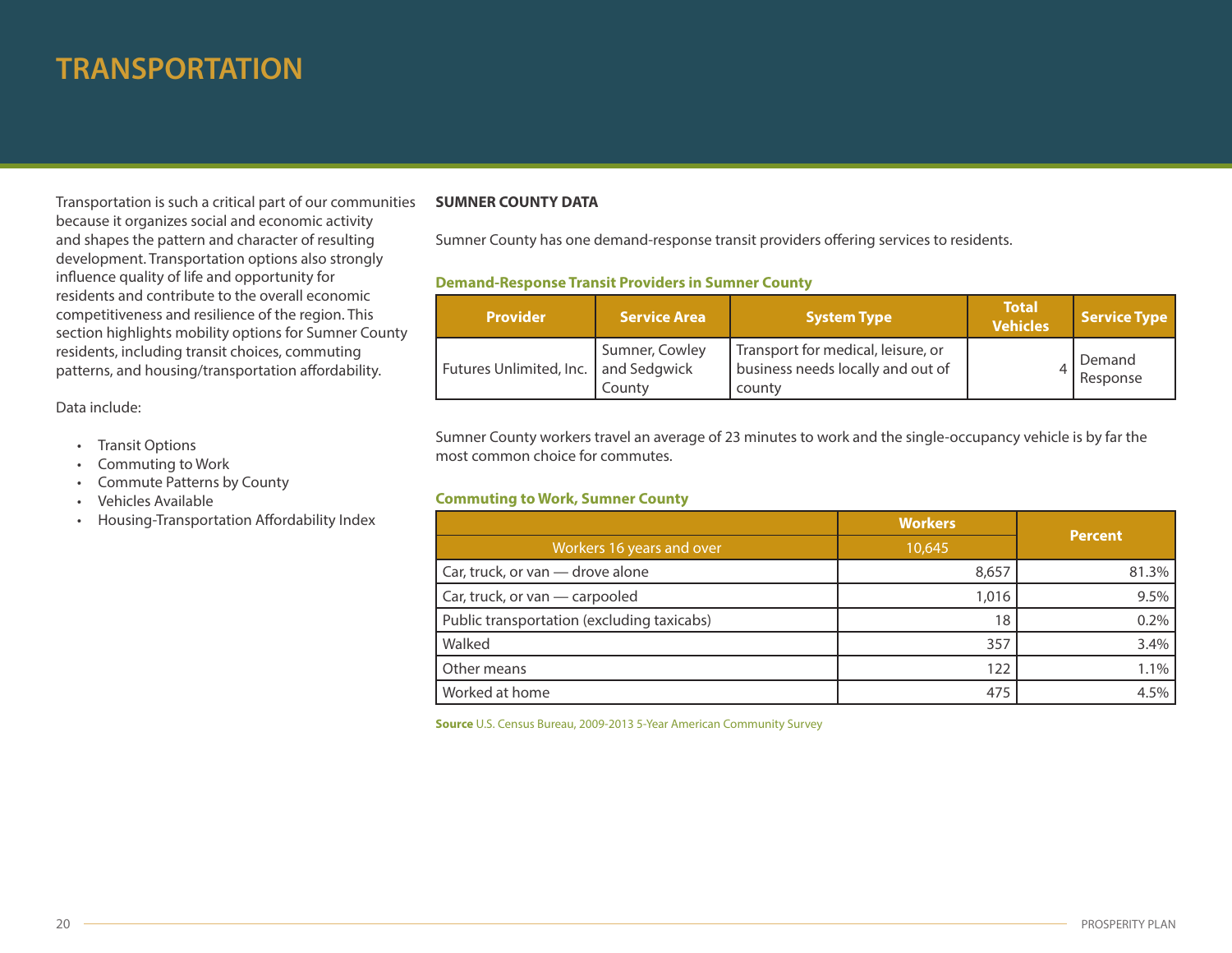More than six percent of households in Sumner County lack access to a vehicle.

# **Vehicles Available, Sumner County**

| Occupied housing units          | 9,110 | 9,110 |
|---------------------------------|-------|-------|
| No vehicles available           | 583   | 6.4%  |
| 1 vehicle available             | 2,416 | 26.5% |
| 2 vehicles available            | 3,171 | 34.8% |
| 3 or more vehicles<br>available | 2,940 | 32.3% |

**Source** U.S. Census Bureau, 2009-2013 5-Year American Community Survey

#### **SUMNER COUNTY AND REGIONAL DATA**

The purpose of this section is to highlight Sumner County within the broader context of the region and to compare the county's performance on key indicators to the other four counties in South Central Kansas, as well as the State of Kansas. As shown in the data, Sumner County workers commute primarily within the county and to Sedgwick County.

# **Commute Patterns by County in South Central Kansas**

Sumner County workers travel primarily within the county for work, but a high number of commutes trips also take place in Sedgwick County.

#### **Butler County**





#### **Reno County**



# **Sedgwick County**

| <b>Sumner County</b> | 0.3% |       |
|----------------------|------|-------|
| Sedgwick County      |      | 95.7% |
| <b>Reno County</b>   | 0.3% |       |
| <b>Harvey County</b> | 0.7% |       |
| <b>Butler County</b> | 1.3% |       |

# **Harvey County Sumner County**

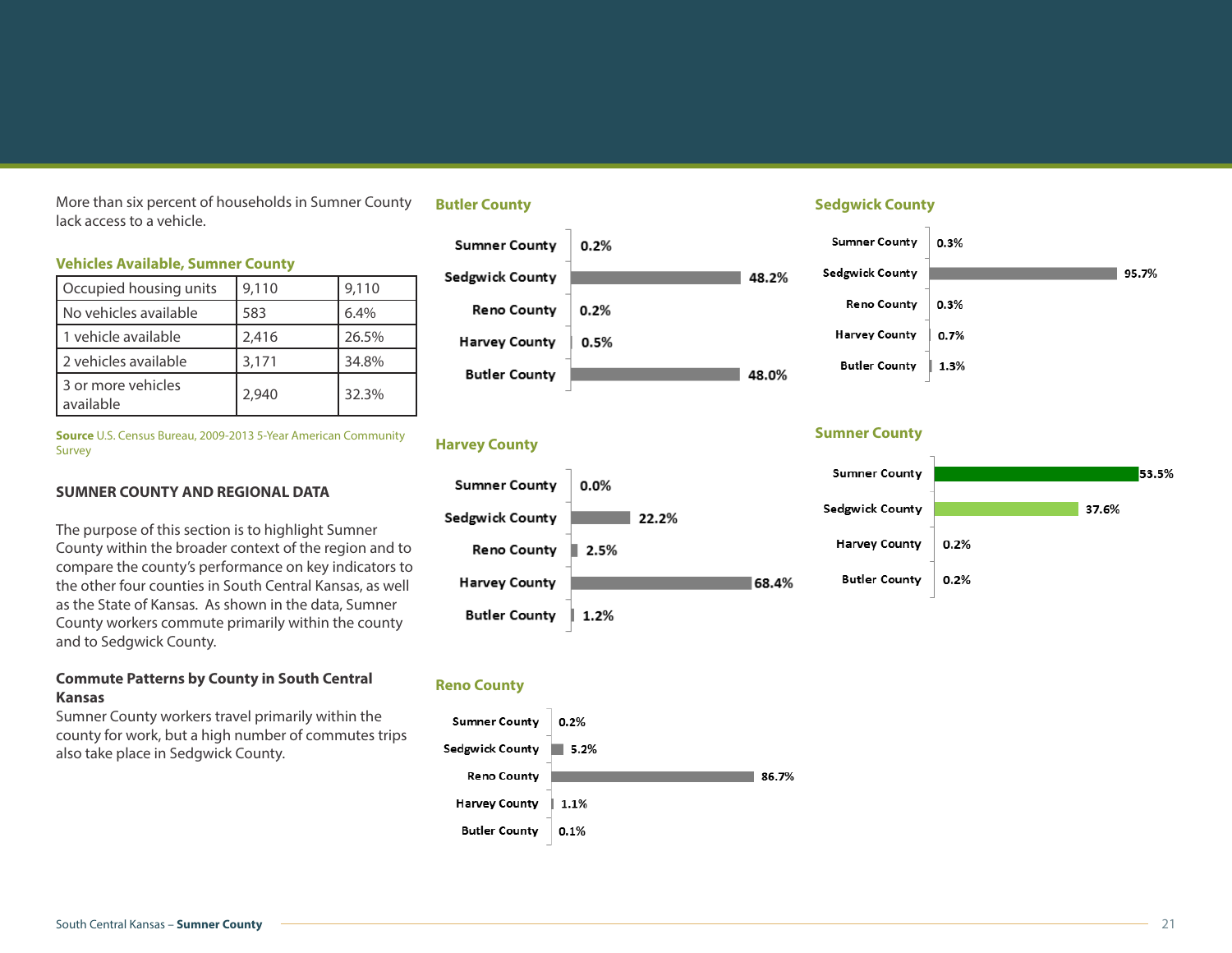# **Transportation Affordability**

Transportation is a major component of a household's yearly budget and it affects access to educational and employment opportunities. Long daily commutes from the outer counties to centrally located employment centers and limited public transportation result in higher transportation costs in South Central Kansas. Transportation costs, combined with housing costs, are a burden on a majority of households throughout the region. The Housing-Transportation Affordability Index (H+T) is a measure of transportation and housing affordability and takes into account both the cost of housing, as well as the cost of transportation resulting from the location of the home. According to the Center for Neighborhood Technology, households that allocate more than 45 percent of their annual income to housing and transportation experience affordability challenges. In Sumner County, the median household spends just under half of its yearly budget on housing and transportation costs, the lowest combined housing and transportation cost in the region.

### **Housing + Transportation Costs as Percent of Income in South Central Kansas**

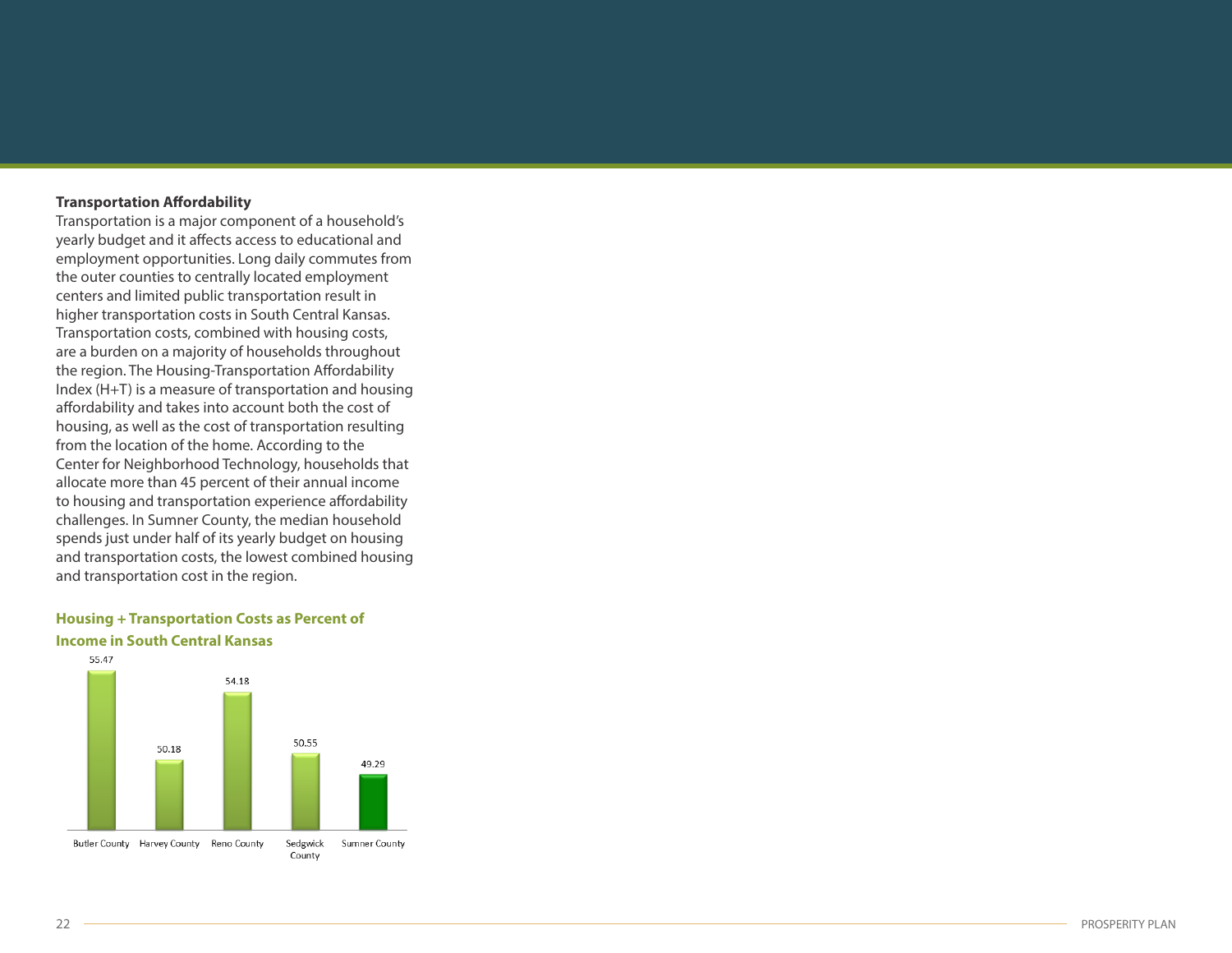The Water section of the Prosperity Plan focuses on creating an adequate, affordable, efficient, and resilient water supply that meets the needs of all users. The plan also seeks to balance the supply of water with broader efforts to manage finite resources through conservation and education. This profile includes data on water supply and affordability:

### **SUMNER COUNTY DATA**

The majority of water use in Sumner County is for irrigation purposes followed by public (household and business) uses.

# **Water Use by Type, Sumner County, (Million Gallons per Day)**

- • Water Use by Type
- • Water Use by Category of Use
- • Regional Water Use by Type
- • Large Public Water Providers for River Basins in South Central Kansas
- • Water Utility Rates



**Source** U.S. Geological Survey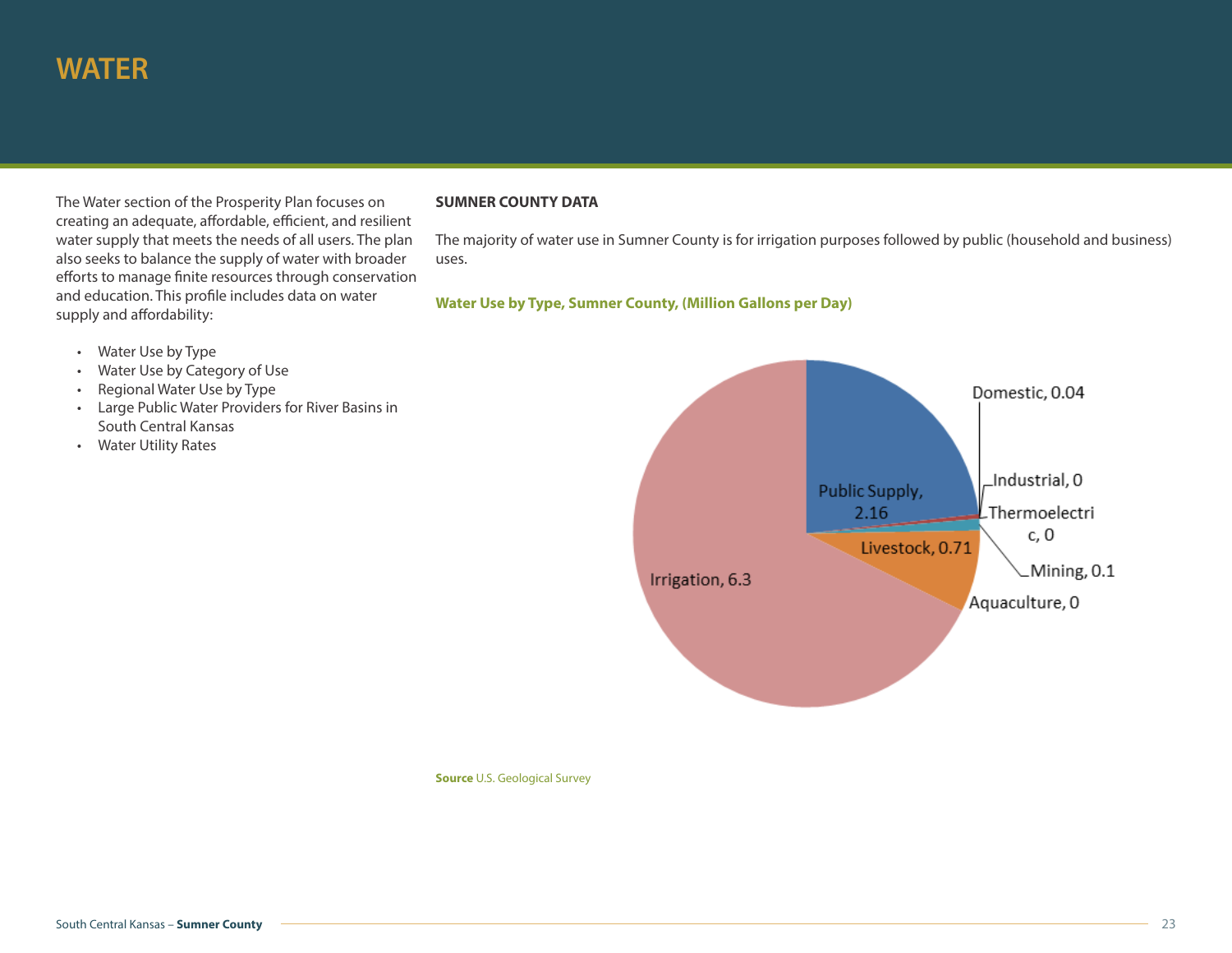**Public Supply** – water withdrawn by public governments and agencies, such as a county water department, and by private companies that is then delivered to users.

**Domestic** – water used for household purposes, such as drinking, food preparation, bathing, washing clothes, dishes, and dogs, flushing toilets, and watering lawns and gardens. About 85% of domestic water is delivered to homes by a public-supply facility, such as a county water department. About 15% of the Nation's population supply their own water, mainly from wells. Domestic in the graph refers to the later source. Basically water used by households but not delivered through a centralized public system.

**Industrial** – water used for industrial purposes in such industries as steel, chemical, paper, and petroleum refining.

**Thermoelectric** – water used in the process of the generation of thermoelectric power. Power plants that burn coal and oil are examples of thermoelectric-power facilities.

**Mining** – water use during quarrying rocks and extracting minerals from the land.

**Livestock** – water used for livestock watering, feed lots, dairy operations, fish farming, and other on-farm needs.

**Aquaculture** – farming of plants and animals that live in water, such as fish, shellfish, and algae.

**Irrigation** – the controlled application of water for agricultural purposes through manmade systems to supply water requirements not satisfied by rainfall.

Major water providers in Sumner County include the City of Wellington along with Sumner Rural Water Districts 1, 2, 3, 4, 5, and 6.

#### **Large Public Water Providers for River Basins in South Central Kansas**

| <b>Public Water</b><br><b>Provider</b> | <b>Basin</b> | <b>Reservoir</b>        | <b>Other Sources</b>        | <b>Other Purchases</b>            |
|----------------------------------------|--------------|-------------------------|-----------------------------|-----------------------------------|
| Wellington                             | Lower Ark    | Wellington City<br>Lake | 9 Wells, Chikaskia<br>River | Sumner RWD 1, 2, & 3,<br>Mavfield |

**Source** KWP Vol 3 Reservoir Restoration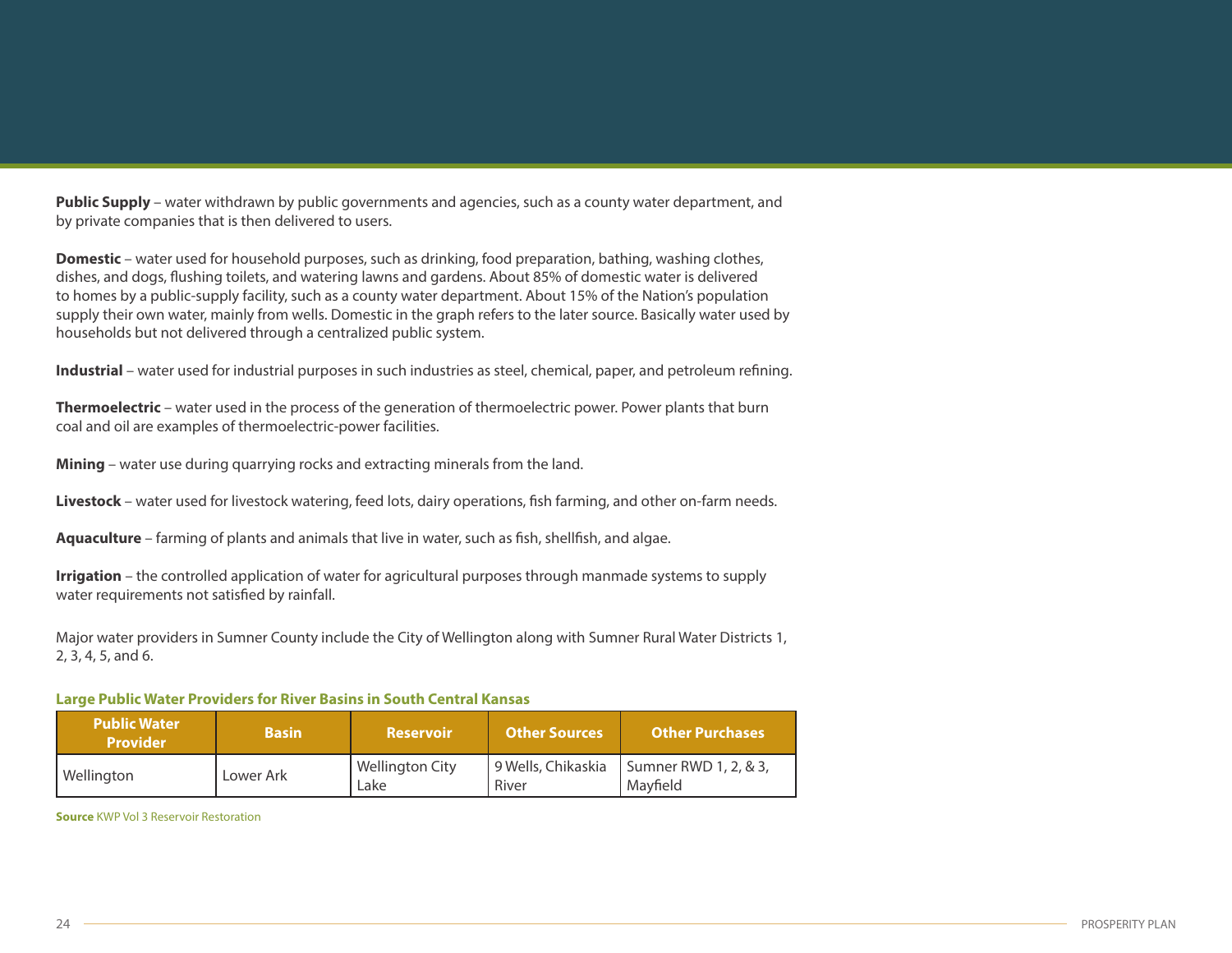#### **SUMNER COUNTY AND REGIONAL DATA**

The purpose of this section is to highlight Sumner County within the broader context of the region and to compare the county's performance on key indicators to the other four counties in South Central Kansas, as well as the State of Kansas.

Sumner County uses the smallest amount of water in the region.

# **Water Use by Type, South Central Kansas, (Million Gallons per Day)**



**Source** U.S. Geological Survey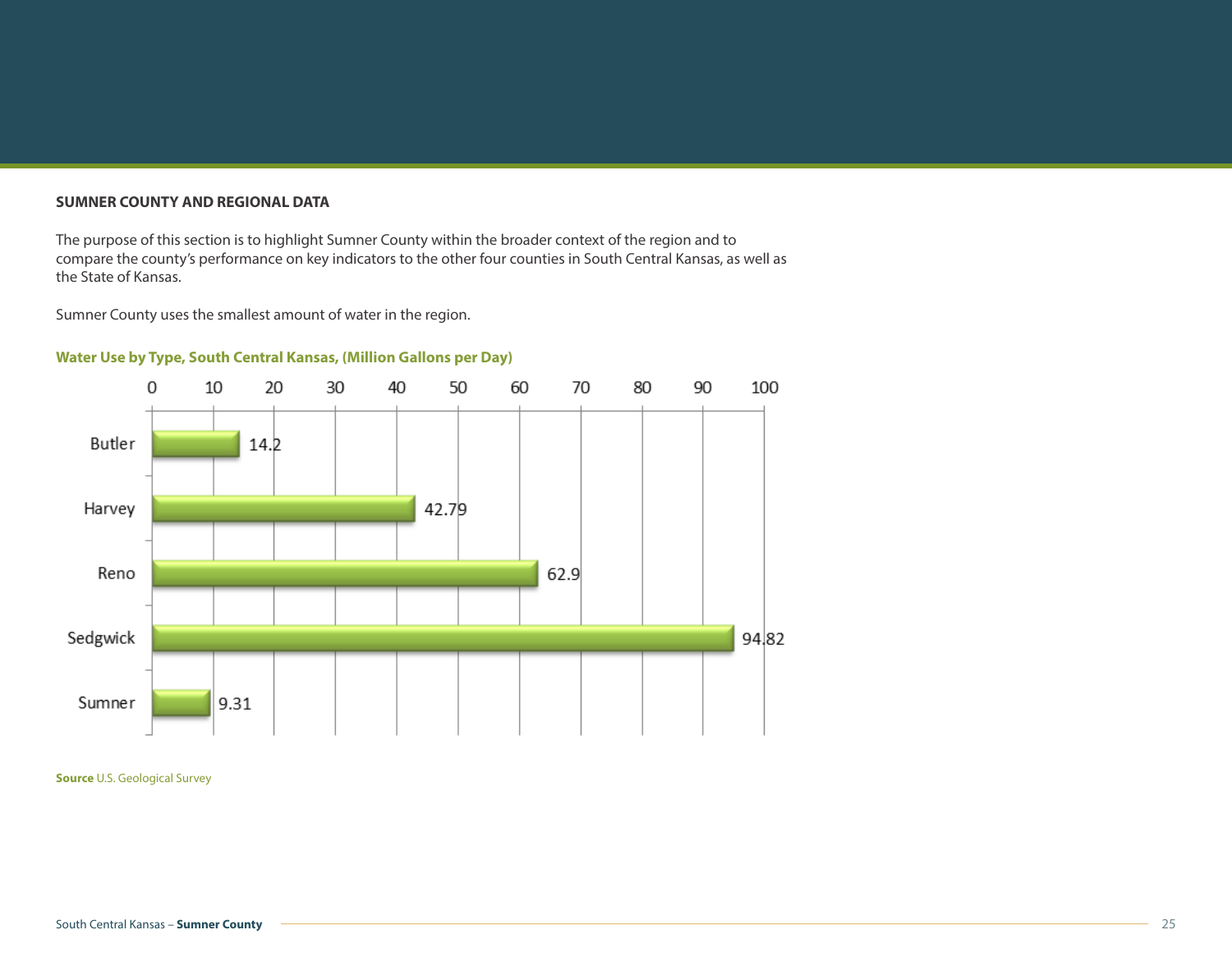# **Water Use by Type, South Central Kansas, (Million Gallons per Day)**



Public Supply Domestic

■ Thermoelectric

Industrial

Mining **■** Livestock Aquaculture Irrigation

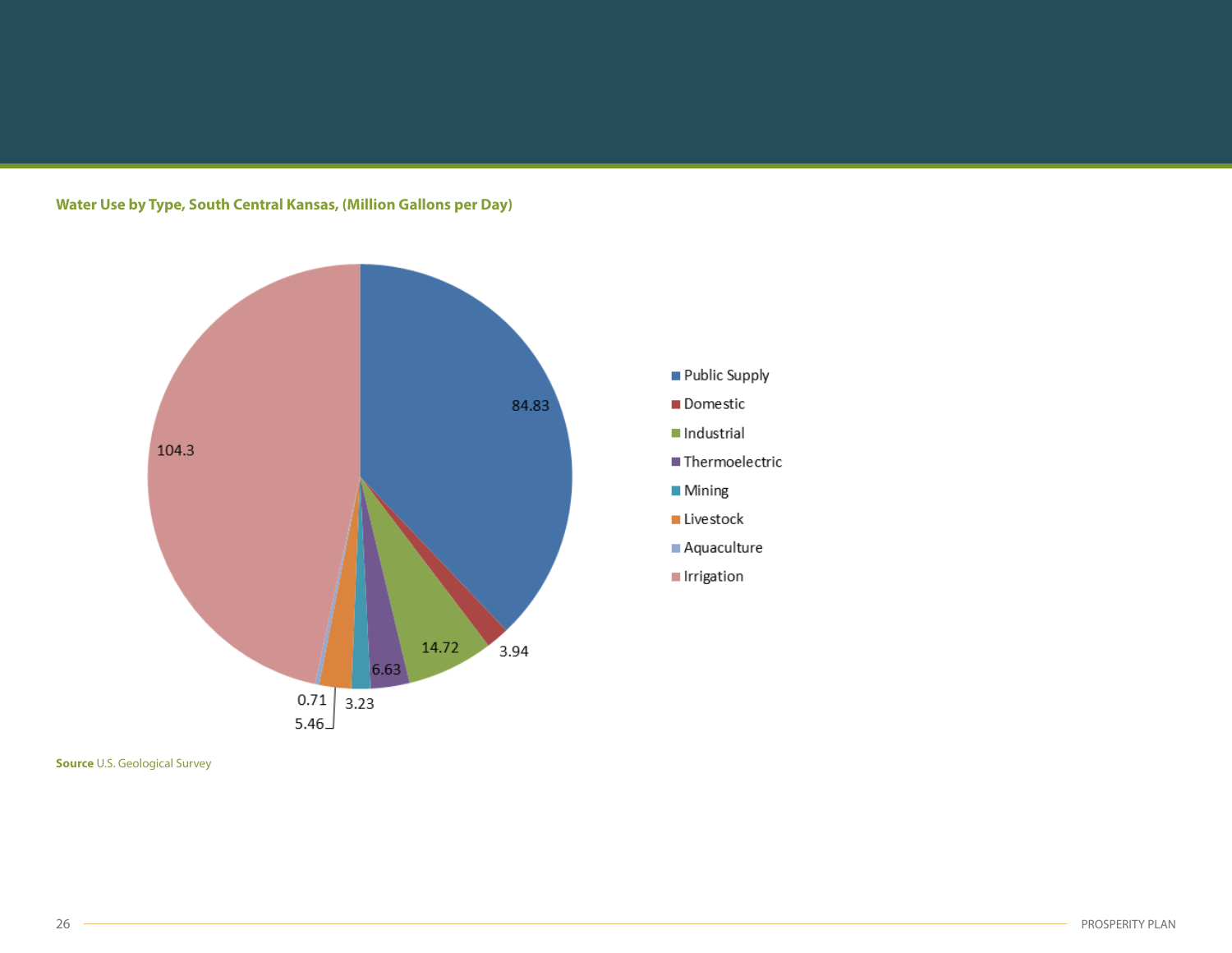# **NATURAL RESOURCES**

The Natural Resources section of the Prosperity Plan focuses on the quality and ongoing health of the natural environment, including land, water, wildlife habitat, and air. Natural resources are essential to regional prosperity because clean water, air, and green space meet the needs of industry and agriculture and support well-being and quality of life for residents. This section focuses on air and water quality, as well as threatened and endangered species and species in need of conservation.

Data include:

- • Threatened & Endangered Species and Species in Need of Conservation
- • Watershed Restoration and Protection Strategy
- • Water Quality Impairment
- • Water Quality Policies

#### **SUMNER COUNTY DATA**

According to the Kansas Department of Wildlife, Parks and Tourism, Sumner County has 12 threatened and endangered species and 15 species in need of conservation.

# **Threatened & Endangered Species and Species in Need of Conservation, Sumner County**

| <b>Threatened and Endangered (T&amp;E) Species</b>                                                                                                                                                                                                                            | <b>Species in Need of Conservation</b>                                                                                                                                                                                                                                                                                |
|-------------------------------------------------------------------------------------------------------------------------------------------------------------------------------------------------------------------------------------------------------------------------------|-----------------------------------------------------------------------------------------------------------------------------------------------------------------------------------------------------------------------------------------------------------------------------------------------------------------------|
| Eastern Spotted Skunk<br>Arkansas River Speckled Chub<br>Silver Chub<br><b>Checkered Garter Snake</b><br><b>Plains Minnow</b><br><b>Texas Blind Snake</b><br>Arkansas River Shiner<br>Piping Plover<br>Arkansas Darter<br>Snowy Plover<br><b>Whooping Crane</b><br>Least Tern | <b>River Shiner</b><br>Western Hognose Snake<br>Whip-poor-will<br>Yellow-throated Warbler<br><b>Black Tern</b><br>Short-eared Owl<br>Ferruginous Hawk<br>Golden Eagle<br>Glossy Snake<br>Eastern Hognose Snake<br><b>Black Rail</b><br><b>Bobolink</b><br>Cerulean Warbler<br>Henslow's Sparrow<br>Long-billed Curlew |

**Source** Kansas Department of Wildlife, Parks and Tourism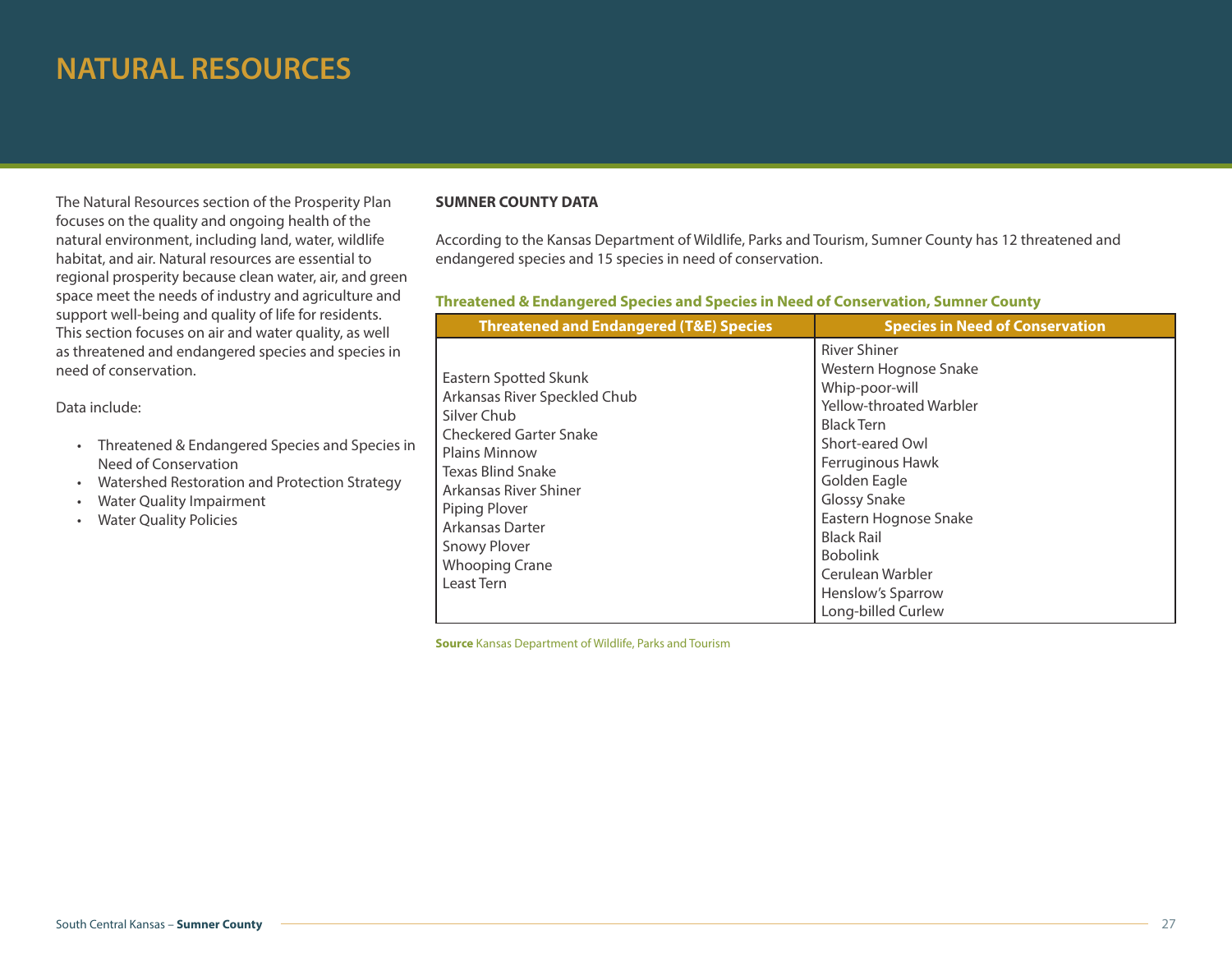The county and its municipalities generally lack specific measures, such as storm water and landscape ordinances that can protect surface and groundwater sources.

#### **Local Water Quality Policies**

| <b>Jurisdiction</b>       | <b>Zoning Ordinance</b> | <b>Building Code</b> | Floodplain Ordinance | <b>Subdivision Ordinance</b> | <b>Storm Water Ordinance</b> | Drainage Ordinance | <b>Site Plan Review Requirements</b> | Landscape Ordinance | Wetlands/ Riparian Areas<br><b>Conservation Plan</b> |
|---------------------------|-------------------------|----------------------|----------------------|------------------------------|------------------------------|--------------------|--------------------------------------|---------------------|------------------------------------------------------|
| <b>Sumner County</b>      | Χ                       |                      | Χ                    | X                            |                              |                    |                                      |                     |                                                      |
| City of Conway<br>Springs | $\mathsf X$             |                      |                      | Χ                            |                              |                    |                                      |                     |                                                      |
| City of Mulvane           | X                       | Χ                    | X                    | X                            | X                            | X                  | X                                    | X                   |                                                      |
| City of Wellington        | Χ                       | Χ                    | Χ                    | Χ                            |                              |                    |                                      |                     |                                                      |

# **Watershed Restoration and Protection Strategy**

The State of Kansas WRAPS, or Watershed Restoration and Protection Strategy program creates a collaborative framework to engage citizens and stakeholders in watershed planning. Planning under WRAPS can address issues, such as water quality, public water supply protection, flooding, and wetland and riparian habitat protection or restoration. The following WRAPS are active for watersheds in Sumner County and create the foundation for ongoing water quality planning practices:

• Grouse-Silver Creek

Each WRAP plan identifies its own set of best management practices (BMPs) for cropland, stream bank and livestock activities. The BMPs include stream bank stabilization, stream buffers, vegetative filter strips, reduced tillage or no-till farming, the relocation of livestock feeding stations, rotational grazing, and the use of alternative herbicides.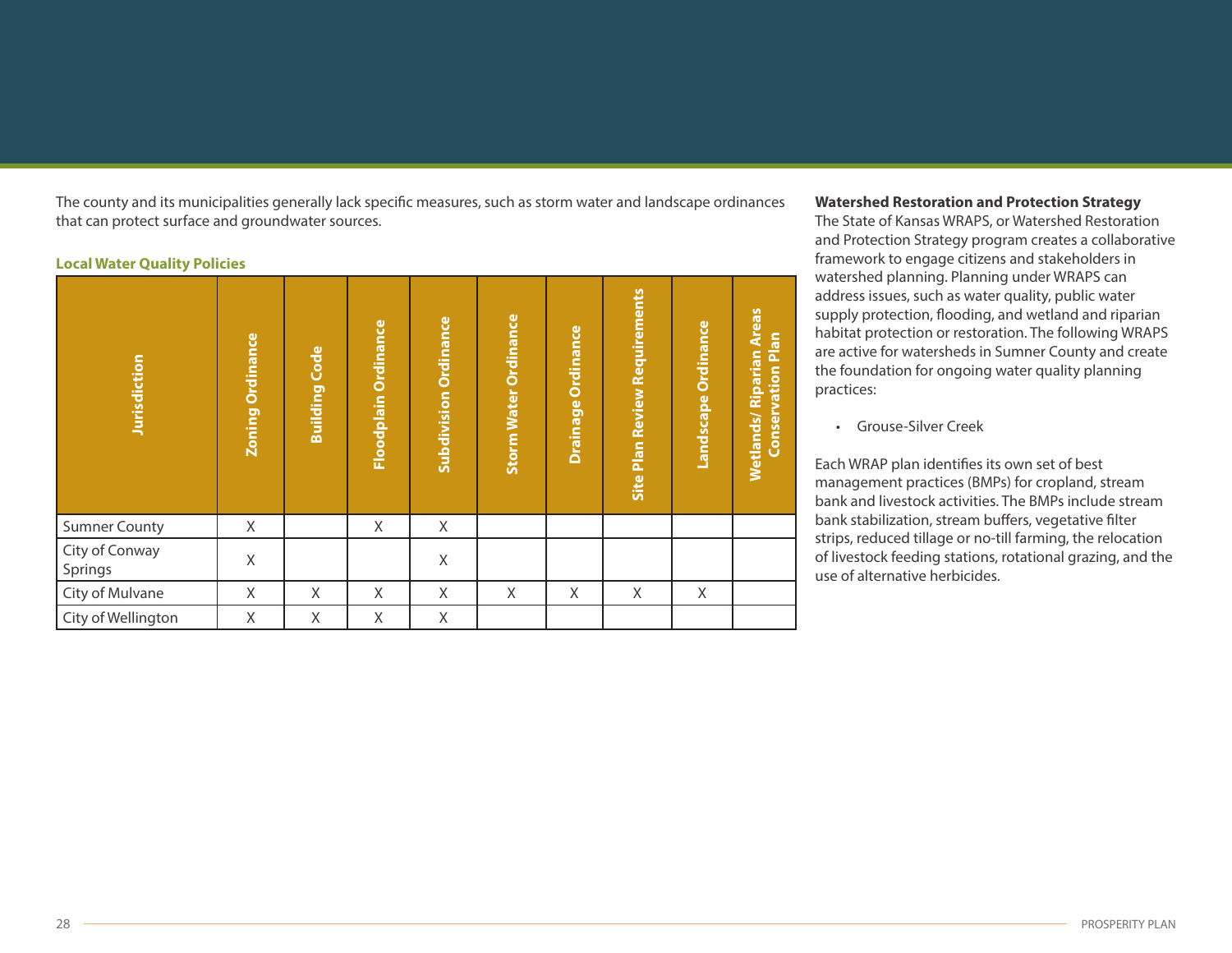#### **SUMNER COUNTY AND REGIONAL DATA**

The purpose of this section is to highlight Sumner County within the broader context of the region and to compare the county's performance on key indicators to the other four counties in South Central Kansas, as well as the State of Kansas. As shown in the data, water bodies in Sumner County have water quality issues related to excessive nutrient/organic loading and siltation.

#### **Lower Arkansas River Basin TMDLs**

| <b>Waterbody</b>                     | <b>Impairments</b>   |
|--------------------------------------|----------------------|
| <b>Cow Creek Watershed</b>           | BAC, DO              |
| Little Arkansas River Watershed      | BAC, NUTR, SILT, ATZ |
| <b>Turkey Creek Watershed</b>        | DO                   |
| Arkansas River below Wichita         | <b>BAC</b>           |
| Cowskin Creek Watershed              | BAC, BIO             |
| Upper Medicine Lodge River Watershed | <b>BAC</b>           |
| <b>Bluff Creek Watershed</b>         | BAC, DO              |
| Quivira Big Salt Marsh Watershed     | <b>EUTRO</b>         |
| Quivira Little Salt Marsh Watershed  | <b>EUTRO</b>         |
| Cheyenne Bottoms Watershed           | <b>EUTRO</b>         |
| Newton City Park Lake Watershed      | <b>EUTRO</b>         |
| Cheney Lake Watershed                | EUTRO, SILT          |
| <b>Pratt County Lake Watershed</b>   | <b>EUTRO</b>         |
| Lake Afton Watershed                 | <b>EUTRO</b>         |
| Sand Creek Watershed                 | <b>NITRATE</b>       |
| Lake Anthony                         | EUTRO, SILT          |

#### **Walnut River Basin TMDLs**

| <b>Waterbody</b>          | <b>Impairments</b> |
|---------------------------|--------------------|
| <b>Whitewater River</b>   | <b>FCB</b>         |
| <b>Upper Walnut River</b> | <b>FCB</b>         |
| <b>Rock Creek</b>         | E. Coli            |
| Little Walnut River       | E. Coli            |
| El Dorado Lake            | Eutro              |
| El Corado Lake            | Silt               |
| Winfield City Lake        | Eutro              |

| FCB          | <b>Fecal Coliform Bacteria</b>                         |
|--------------|--------------------------------------------------------|
| <b>EUTRO</b> | Eutrophication, biological community impacts and       |
|              | excessive nutrient/organic loading                     |
| SII T        | Observed siltation and/or chronic turbidity that impai |

**SILT** Observed siltation and/or chronic turbidity that impacts development of trophic state

**E.Coli** Indicator organism with FCB

\* courtesy of the Kansas Nonpoint Source Management Plan

**DO** Low dissolved oxygen in upper 3 meters of water column over deepest location in waterbody

**EUTRO** Eutrophication, biological community impacts and excessive nutrient/organic loading

**NUTR** Nitrogen and Phosphorous

**BAC** Bacteria

**BIO** Biology impairment caused by excessive sediment, nutrients or organic matter

**ATZ** Atrazine concentrations exceed 3 ppb on annual average and in numerous periodic samples

**NITRATE** Nitrate concentrations exceed 10 ppb in surface water

\* courtesy of the Kansas Nonpoint Source Management Plan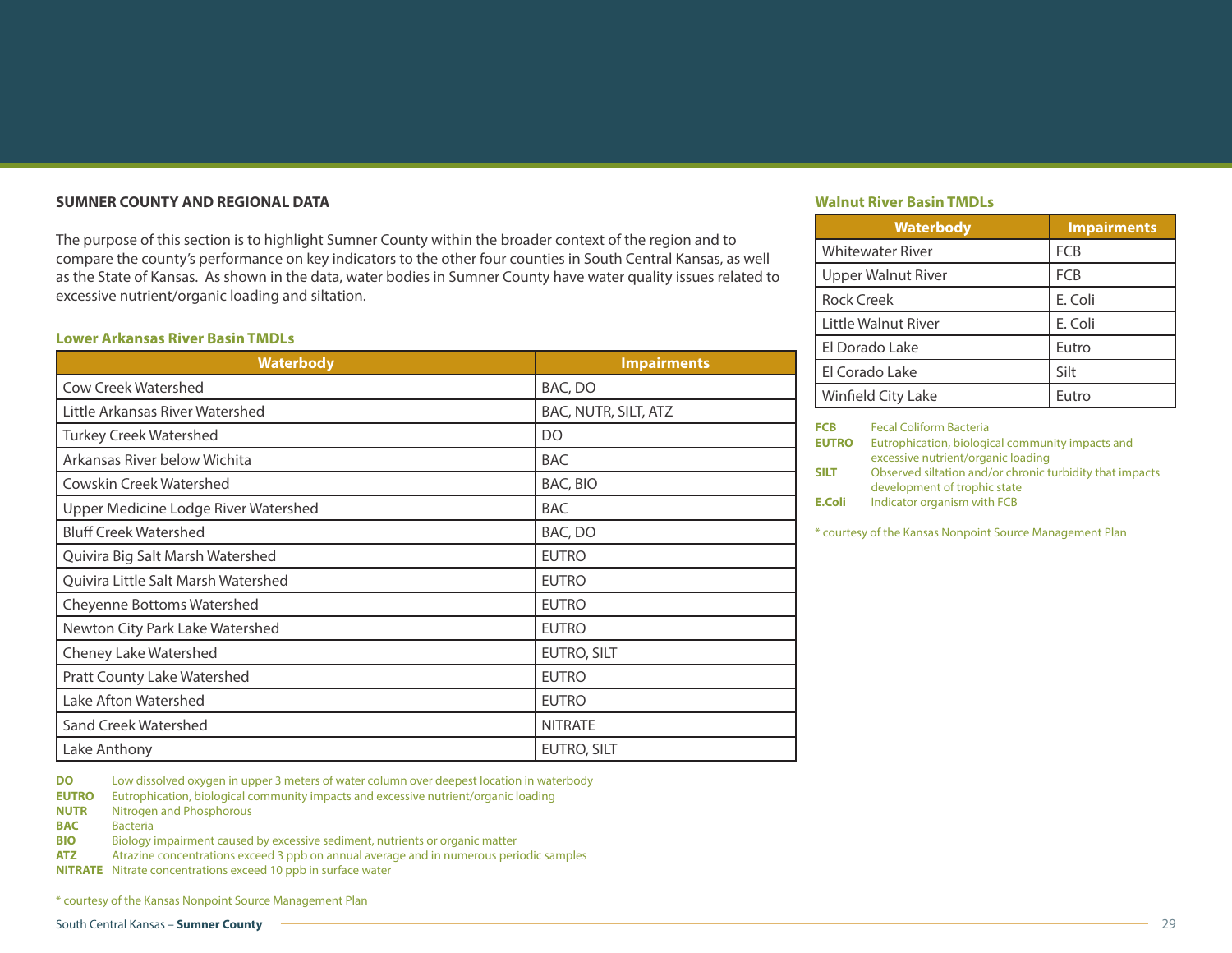# **HEALTHY COMMUNITY DESIGN**

The Healthy Community Design section of the Prosperity Plan focuses on creating environments that promote the well-being and health of all residents throughout the region. The healthy community model serves as an overarching framework to integrate strategies across all plan elements in support of improved social, economic, educational, and physical opportunities. This section includes data that describe the overall health of residents in Sumner County and assesses the ability of the built environment to support healthy lifestyle choices.

#### Data include:

- • Selected Health Outcomes, Sumner County
- • Overall Health Outcome Ranking by County
- • Selected Health Outcomes and Risk Factors by County
- • Percentage of Residents with Limited Access to Healthy Foods in South Central Kansas
- • Percent of Residents Experiencing Food Insecurity in South Central Kansas

## **SUMNER COUNTY DATA**

Sumner County residents experienced health risks at somewhat higher rates than the state overall and nation, particularly for rates of smoking, obesity, and physical activity.

# **Selected Health Outcomes, Sumner County, 2014**

|                                               | <b>Sumner</b> | <b>Kansas</b> | <b>National</b><br><b>Benchmark</b> |
|-----------------------------------------------|---------------|---------------|-------------------------------------|
| Poor or fair health <sup>1</sup>              | 16%           | 13%           | 10%                                 |
| Poor physical health days <sup>2</sup>        | 3.6           | 3.0           | 2.6                                 |
| Poor mental health days <sup>3</sup>          | 3.3           | 2.9           | 2.3                                 |
| Low birthweight <sup>4</sup>                  | 7.5%          | 7.2%          | 6.0%                                |
| Adult smoking <sup>5</sup>                    | 21%           | 18%           | 13%                                 |
| Adult obesity <sup>6</sup>                    | 34%           | 30%           | 25%                                 |
| Physical Inactivity <sup>7</sup>              | 29%           | 24%           | 21%                                 |
| Teen birth rate <sup>8</sup>                  | 40            | 41            | 21                                  |
| Uninsured <sup>9</sup>                        | 15%           | 16%           | 11%                                 |
| Primary care physicians <sup>10</sup>         | 3,012:1       | 1,411:1       | 1,067:1                             |
| Limited access to healthy foods <sup>11</sup> | 8%            | 8%            | $1\%$                               |
| Fast food restaurants <sup>12</sup>           | 56%           | 48%           | 27%                                 |

**Source** County Health Rankings & Roadmaps

**Note** 1 = Percent of adults reporting fair or poor health (age-adjusted)

- 2 = Average number of physically unhealthy days reported in past 30 days (age-adjusted)
- 3 = Average number of mentally unhealthy days reported in past 30 days (age-adjusted)
- $4$  = Percent of live births with low birthweight (< 2500 grams)
- 5 = Percent of adults that report smoking >= 100 cigarettes and currently smoking
- $6$  = Percent of adults that report a Body Mass Index > = 30
- 7 = Percent of adults aged 20 and over reporting no leisure time physical activity
- 8 = Teen birth rate per 1,000 female population, ages 15-19
- 9 = Percent of population under age 65 without health insurance
- $10 =$  Ratio of population to primary care physicians
- 11 = Percent of population who are low-income and do not live close to a grocery store
- $12$  = Percent of all restaurants that are fast-food establishments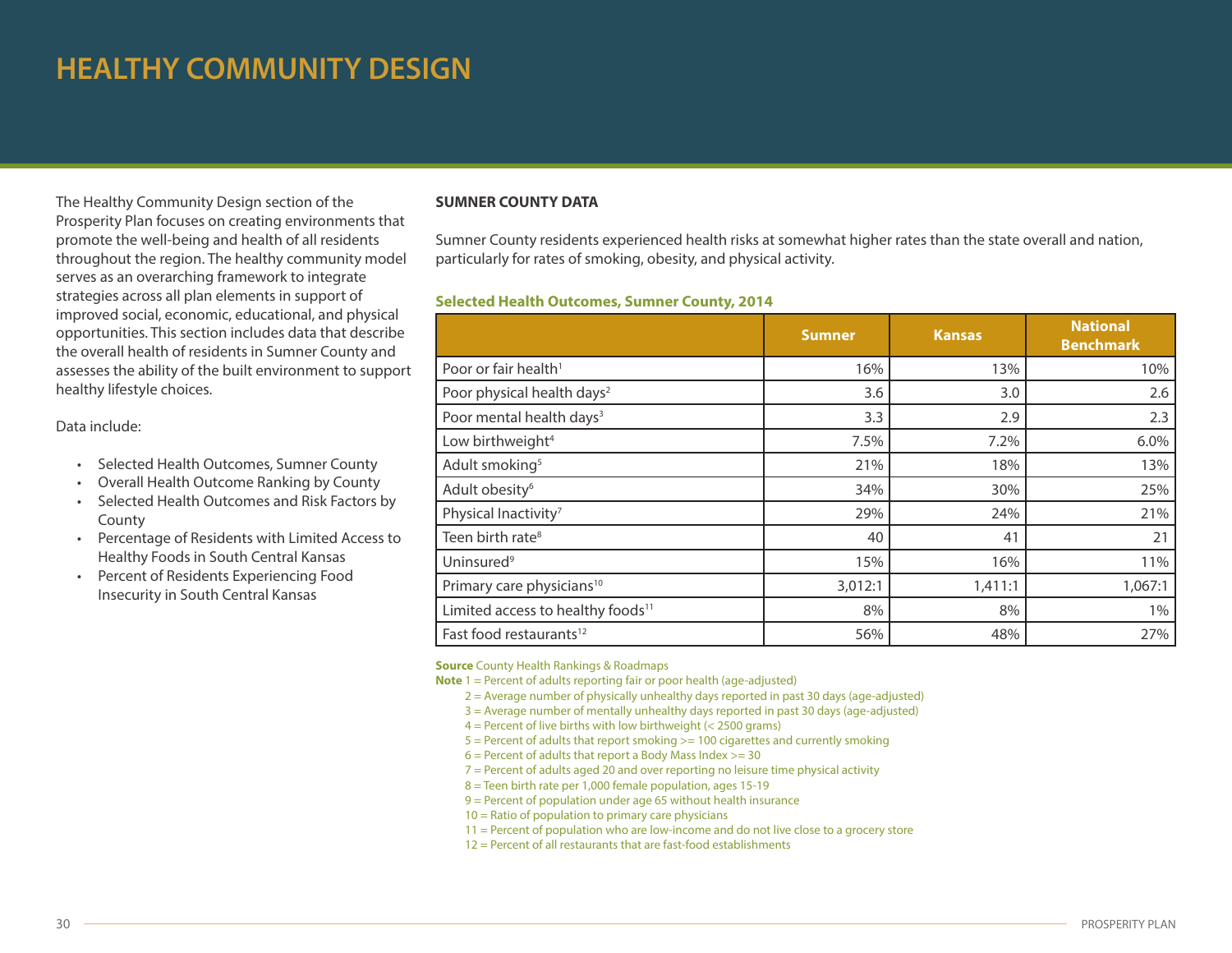#### **SUMNER COUNTY AND REGIONAL DATA**

The purpose of this section is to highlight Sumner County within the broader context of the region and to compare the county's performance on key indicators to the other four counties in South Central Kansas, as well as the State of Kansas. As shown in the data below, Sumner County had the region's lowest score in the statewide ranking of counties on various health measures.

#### **Overall Health Outcome Ranking by County, 2014**

|                            | Butler Harvey Reno Sedgwick Sumner |                 |  |
|----------------------------|------------------------------------|-----------------|--|
| $42/102$ $25/102$ $54/102$ |                                    | $69/102$ 71/102 |  |

**Source** County Health Rankings and Roadmaps

The County Health Rankings & Roadmaps program is a partnership between the Robert Wood Johnson Foundation and the University of Wisconsin Population Health Institute. The rankings examine various measures that affect health, such as high school graduation rates, unemployment, limited access to healthy foods, air and water quality, income, and rates of smoking, obesity, and teen births. The overall health outcomes reflect rates of premature death prior to the age of 75; the percent of adults reporting fair or poor health; the average number of physically unhealthy days reported in past 30 days; the average number of mentally unhealthy days reported in past 30 days; and the percent of live births with low birth weight. Sumner County had the lowest health ranking among the five counties at 71.

#### **Selected Health Outcomes and Risk Factors by County, 2014**

|                                                                                         | <b>Butler</b> | <b>Harvey</b> | <b>Reno</b> | <b>Sedgwick</b> | <b>Sumner</b> | <b>Kansas</b> | <b>National</b><br><b>Benchmark</b> |
|-----------------------------------------------------------------------------------------|---------------|---------------|-------------|-----------------|---------------|---------------|-------------------------------------|
| Percent of adults that<br>report smoking                                                | 17%           | 10%           | 19%         | 19%             | 21%           | 18%           | 13%                                 |
| Rate of adult obesity                                                                   | 33%           | 33%           | 32%         | 30%             | 37%           | 30%           | 25%                                 |
| Percent of adults aged<br>20 and over reporting<br>no leisure time physical<br>activity | 25%           | 26%           | 24%         | 25%             | 28%           | 25%           | 21%                                 |
| Percent of population who<br>are low-income and do not<br>live close to a grocery store | 6%            | 7%            | 9%          | 9%              | 8%            | 8%            | $1\%$                               |
| Percent of all restaurants<br>that are fast-food<br>establishments                      | 55%           | 51%           | 60%         | 54%             | 56%           | 48%           | 27%                                 |

**Source** County Health Rankings & Roadmaps

#### **Percentage of Residents with Limited Access to Healthy Foods in South Central Kansas**

| <b>Butler County</b> | <b>Harvey County Reno County</b> |    | l Sedgwick <sup>i</sup><br><b>County</b> | Sumner County | <b>State of</b><br><b>Kansas</b> ' |
|----------------------|----------------------------------|----|------------------------------------------|---------------|------------------------------------|
| 6%                   | $7\%$ .                          | 9% | 9%                                       | 8%            | 8%                                 |

**Source** Kansas Health Matters